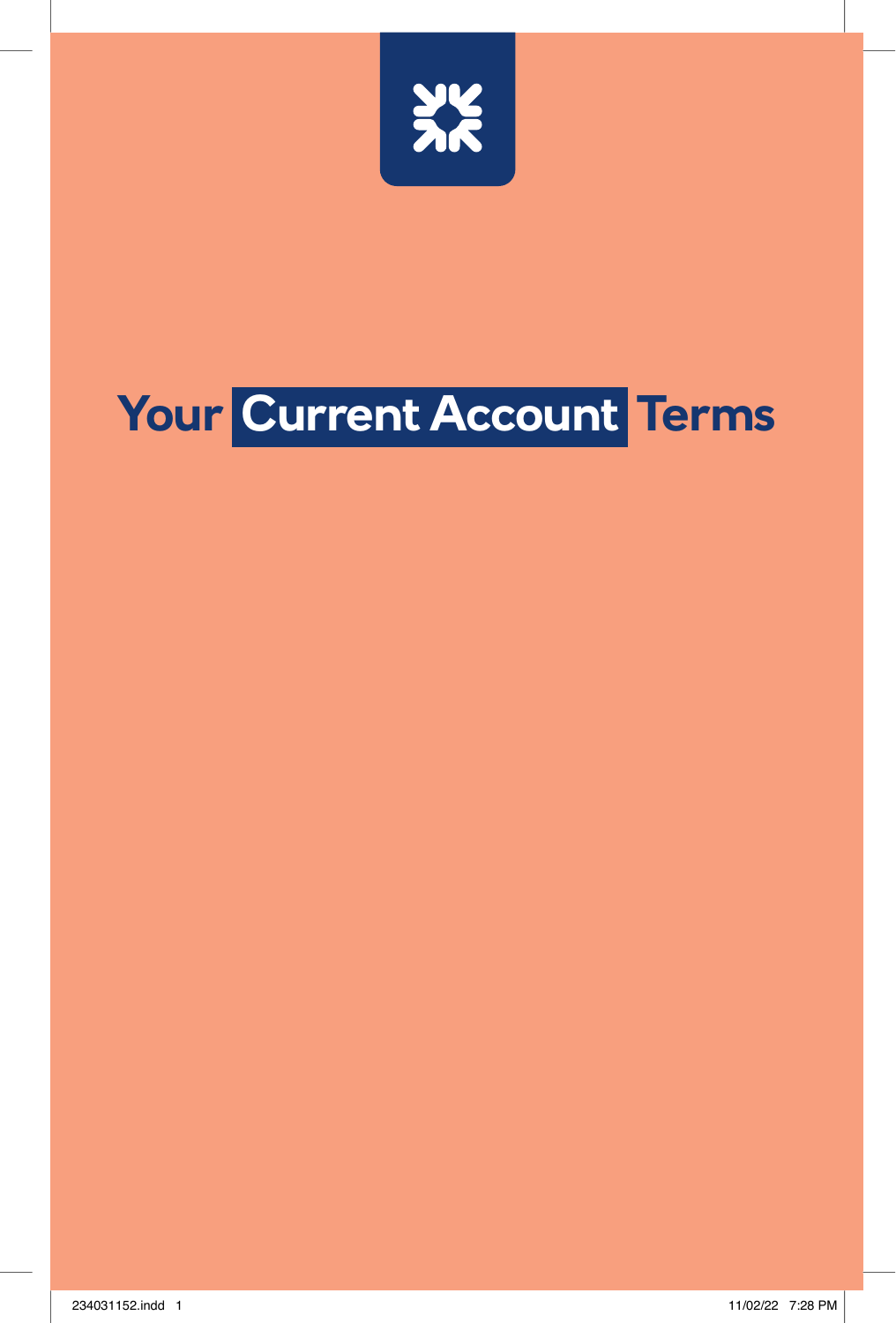# **About this leaflet**

This leaflet is also available in Braille, large print and on audio tape. Please visit **[rbs.co.uk](http://rbs.co.uk)** or ask at any branch for a copy of our leaflet 'Our services for customers with disabilities'.

# **Who are our regulators?**

We're authorised by the Prudential Regulation Authority and regulated by the Financial Conduct Authority and the Prudential Regulation Authority. We're entered on the Financial Services Register and our firm reference number is 114724.

# **Financial Services Compensation Scheme**

The Financial Services Compensation Scheme (FSCS) can pay compensation to customers if they're eligible and a bank is unable to pay a claim against it, usually if the bank stops trading or is insolvent. Compensation limits apply depending on the type of claim. We're a member of the FSCS and our personal current accounts are covered by the FSCS.

For further information about the compensation provided by FSCS, please visit **[fscs.org.uk](http://fscs.org.uk)**

## **Useful phone numbers**

| <b>Telephone Banking</b><br>(for general queries and to make payments from your account) | 03457 24 24 24 |
|------------------------------------------------------------------------------------------|----------------|
| If your debit card is lost or stolen                                                     | 0370 600 0459  |
| If you suspect fraud or you think someone knows your security<br>details                 | 0345 300 3986  |
| If you want to make a complaint                                                          | 0800 151 0406  |
| If you want to talk to us about any difficulties you're having with<br>your finances     | 0345 301 5432  |
| <b>Emergency Cash</b>                                                                    | 01268 500 813  |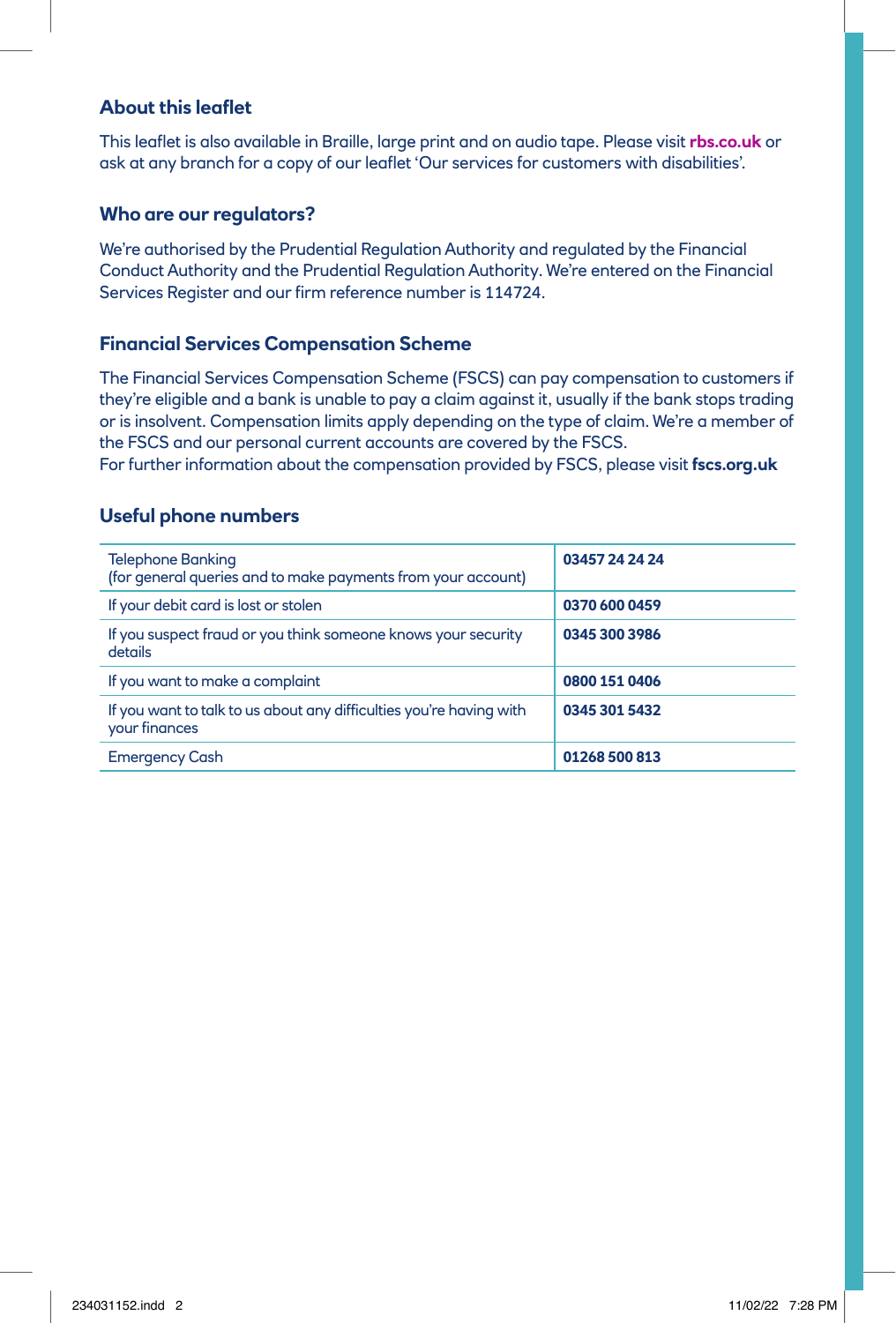| <b>Contents</b>                                   | Page                                                                                                                                                                                                                                       |
|---------------------------------------------------|--------------------------------------------------------------------------------------------------------------------------------------------------------------------------------------------------------------------------------------------|
| The meaning of certain words used in these Terms. | 04                                                                                                                                                                                                                                         |
| <b>General Terms</b>                              |                                                                                                                                                                                                                                            |
| Introduction                                      | 05                                                                                                                                                                                                                                         |
| Giving us your instructions                       | 05                                                                                                                                                                                                                                         |
| Joint accounts                                    | 06                                                                                                                                                                                                                                         |
| Paying money into your account                    | 07                                                                                                                                                                                                                                         |
| Keeping your account safe and limiting the use    |                                                                                                                                                                                                                                            |
| of your account                                   | 08                                                                                                                                                                                                                                         |
| <b>Communications and statements</b>              | 10                                                                                                                                                                                                                                         |
| Taking money out of your account                  | 10                                                                                                                                                                                                                                         |
|                                                   | 13                                                                                                                                                                                                                                         |
|                                                   | 15                                                                                                                                                                                                                                         |
| Arranged overdrafts, unarranged overdrafts and    |                                                                                                                                                                                                                                            |
|                                                   | 15                                                                                                                                                                                                                                         |
|                                                   |                                                                                                                                                                                                                                            |
|                                                   | 18                                                                                                                                                                                                                                         |
|                                                   | 20                                                                                                                                                                                                                                         |
|                                                   | 21                                                                                                                                                                                                                                         |
|                                                   | 21                                                                                                                                                                                                                                         |
| 14 <sup>°</sup>                                   | What happens when something goes wrong?<br>Monthly account fees<br>unpaid transactions<br>Making changes to our agreement or changing your<br>account to another account<br>Closing your account<br>Making a complaint<br>Your Information |

# **Account Specific Terms**

| $\mathbf{1}$   | Revolve                                              | 23 |
|----------------|------------------------------------------------------|----|
| 2              | <b>Student</b>                                       | 23 |
| 3              | Graduate                                             | 23 |
| $\overline{4}$ | <b>Select (including Premier Select)</b>             | 23 |
| 5              | <b>Reward (including Premier Reward)</b>             | 24 |
| 6              | <b>Reward Silver</b>                                 | 24 |
| $\overline{7}$ | <b>Reward Platinum</b>                               | 24 |
| 8              | <b>Reward Black (including Premier Reward Black)</b> | 24 |
| 9              | Foundation                                           | 25 |
| 10             | <b>Tailored</b>                                      | 25 |
| <b>11</b>      | <b>Select Silver</b>                                 | 25 |
| 12             | <b>Select Platinum</b>                               | 25 |
| 13             | <b>Black</b>                                         | 25 |
| 14             | <b>Basic</b>                                         | 25 |
|                |                                                      |    |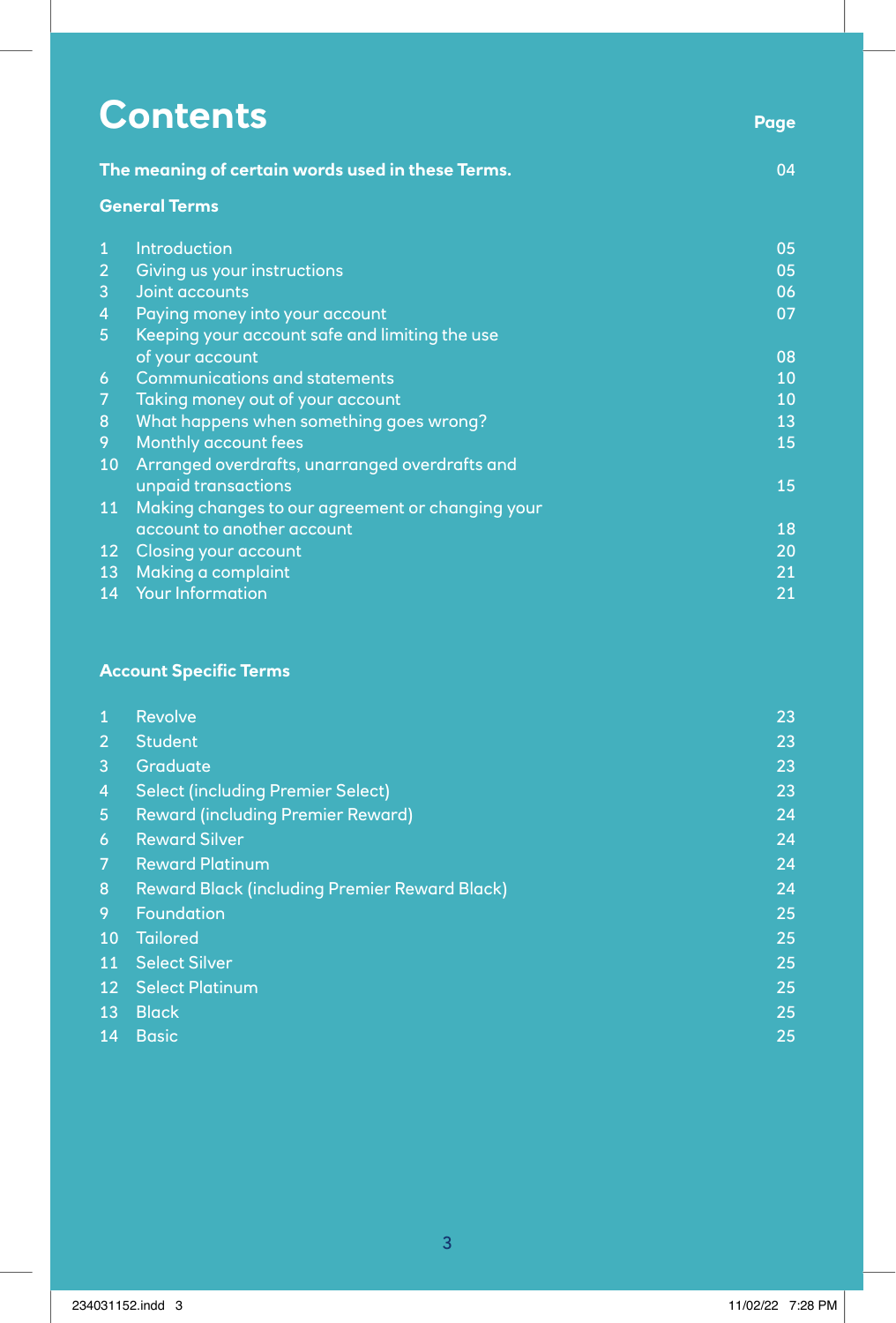# **The meaning of certain words used in these Terms**

- An **Annual Equivalent Rate (AER)** is a notional rate used for accounts that pay credit interest and shows what the gross credit interest rate would be if it was paid and compounded each year.
- An **arranged overdraft** is a limit on your current account we agree with you in advance that allows you to borrow money up to that agreed limit.
- **Arranged overdraft interest** is interest that we charge you for using your arranged overdraft.
- A **business day** means Monday to Friday excluding bank holidays.
- A **cash and deposit machine** is a cash machine which allows you to pay cash or cheques into your account.
- Your **charging period** runs month to month, usually from the date you opened your account. For example, if you opened your account on 15 August, your charging period will run from the 15th of each month to the 14th of the next month. You can find out your charging period by contacting us.
- The **Effective Annual Rate of Interest (EAR)** is the actual yearly cost of overdraft interest because it takes into account that we charge interest monthly. This means that you'll pay interest on any interest that has been added to your overdraft balance in the previous monthly charging period. It doesn't take account of any additional fees we may charge (for example, the Unpaid Transaction Fee).
- The **European Economic Area (EEA)** is a collection of countries. The countries in the EEA are all the countries in the European Union plus Iceland, Liechtenstein and Norway.
- The **gross rate** means the interest rate you're paid without the deduction of income tax.
- If your arranged overdraft has an **interest free buffer**, this means you can use your arranged overdraft up to the value of your buffer without needing to pay any arranged overdraft interest.
- **Monthly cap on unarranged overdraft charges**
	- 1. Each current account will set a monthly maximum charge for:
		- (a) Going overdrawn when you have not arranged an overdraft; or
		- (b) Going over/past your arranged overdraft limit (if you have one).
	- 2. This cap covers any:
		- (a) Interest and fees for going over/past your arranged overdraft limit;
		- (b) Fees for each payment your bank allows despite lack of funds; and
		- (c) Fees for each payment your bank refuses due to lack of funds.
- The **Nominal Annual Rate** is the annual rate of interest you'll pay for your overdraft, (it doesn't take into account that you'll pay interest on any interest that has been added to your overdraft balance in the previous month).
- **Overdraft interest** refers to both arranged overdraft interest and unarranged overdraft interest.
- A **payee** is the person you intend to pay (for example, the recipient of a Direct Debit).
- A **payer** is the person or organisation you receive a payment from.
- An **unarranged overdraft** is an overdrawn balance on your account which you didn't arrange with us in advance.
- **Unarranged overdraft interest** is interest that we charge you for using an unarranged overdraft.
- Where we refer to **you** this includes each account holder (if you have a joint account with us). **You** also includes any third parties you've authorised to act on your behalf where the term relates to giving us instructions.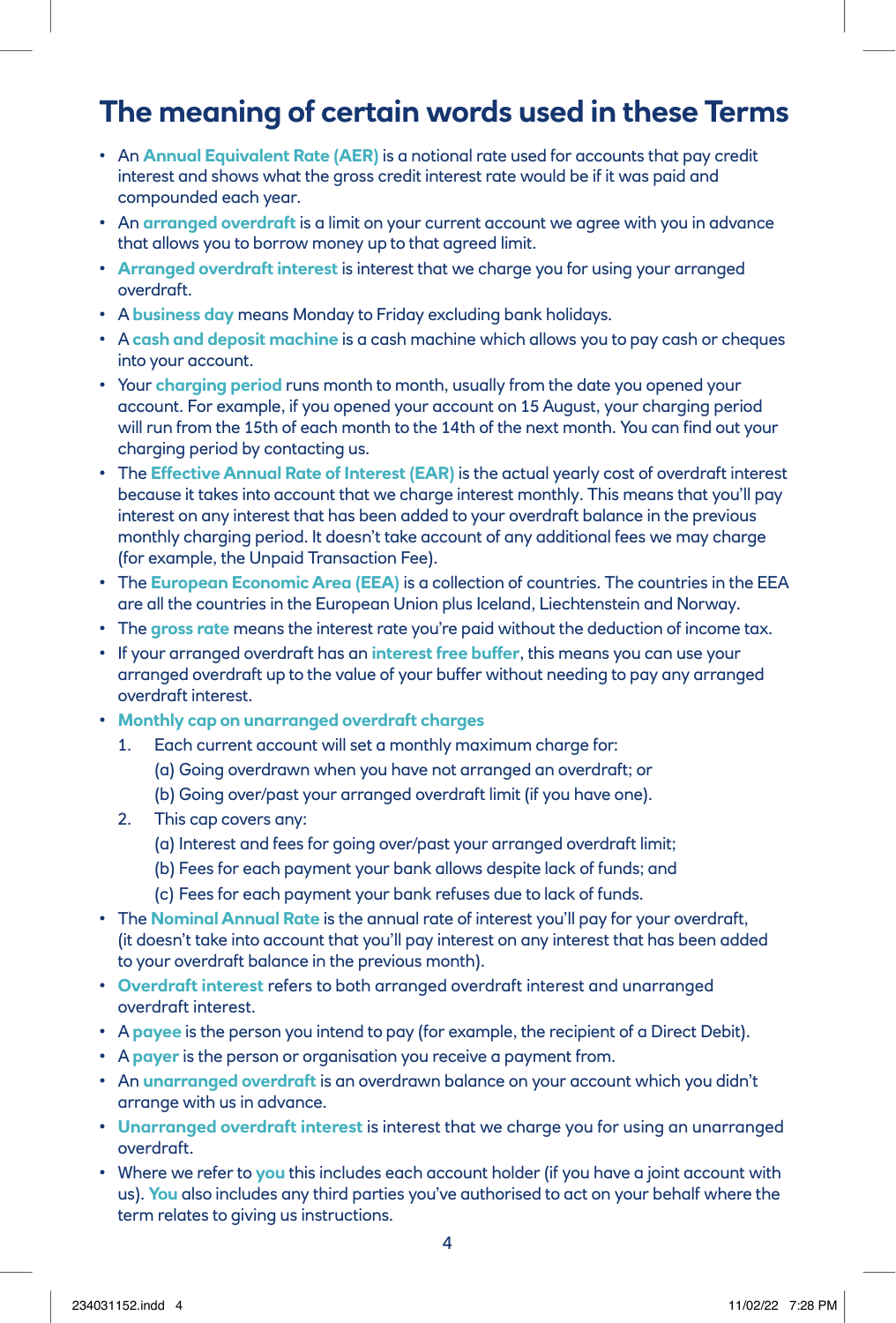# **General Terms**

# **1 Introduction**

#### **1.1 Your agreement with us**

 These Terms form part of the agreement between you and **us** (The Royal Bank of Scotland plc). They explain how your account works and set out the rights and responsibilities that each of us has regarding your account. The following documents also form part of our agreement:

- any benefit terms which apply to your account (including the MyRewards Terms);
- any overdraft agreement setting out the terms of your arranged overdraft; and
- the Mobile Banking Terms.

 Please ask us if you need up-to-date copies of any of the documents which make up our agreement. You can also find these Terms, our benefit terms and the Mobile Banking Terms at [rbs.co.uk](http://rbs.co.uk)

The Terms are split into two parts:

- General Terms (which apply to all accounts unless we tell you otherwise); and
- Account Specific Terms (which only apply to particular accounts).

 If an Account Specific Term is inconsistent with a General Term, the Account Specific Term will apply.

#### **1.2 Opening and using your personal current account**

 Our personal current accounts are only available to be opened by individuals resident in the UK.

Your account is designed to be used in the UK and must not be used for business purposes.

 If you move and are no longer resident in the UK, please tell us as soon as possible as this may affect our ability to keep your account open or to keep offering you the same account functionality.

 You must not use your account for any illegal purpose, which includes tax evasion, or to avoid tax.

#### **1.3 The law that applies to your agreement**

If you live in Scotland, Scots law applies to this agreement. If you live anywhere else, English law applies to this agreement. If there's a dispute between us, you can take legal action against us in any UK court.

# **2 Giving us your instructions**

#### **2.1 Giving us your instructions**

You can give us instructions in a number of different ways including:

- in writing
- by cash machine
- by telephone
- in branch
- online
- using your mobile device
- by debit card
- or by any other means we tell you are available.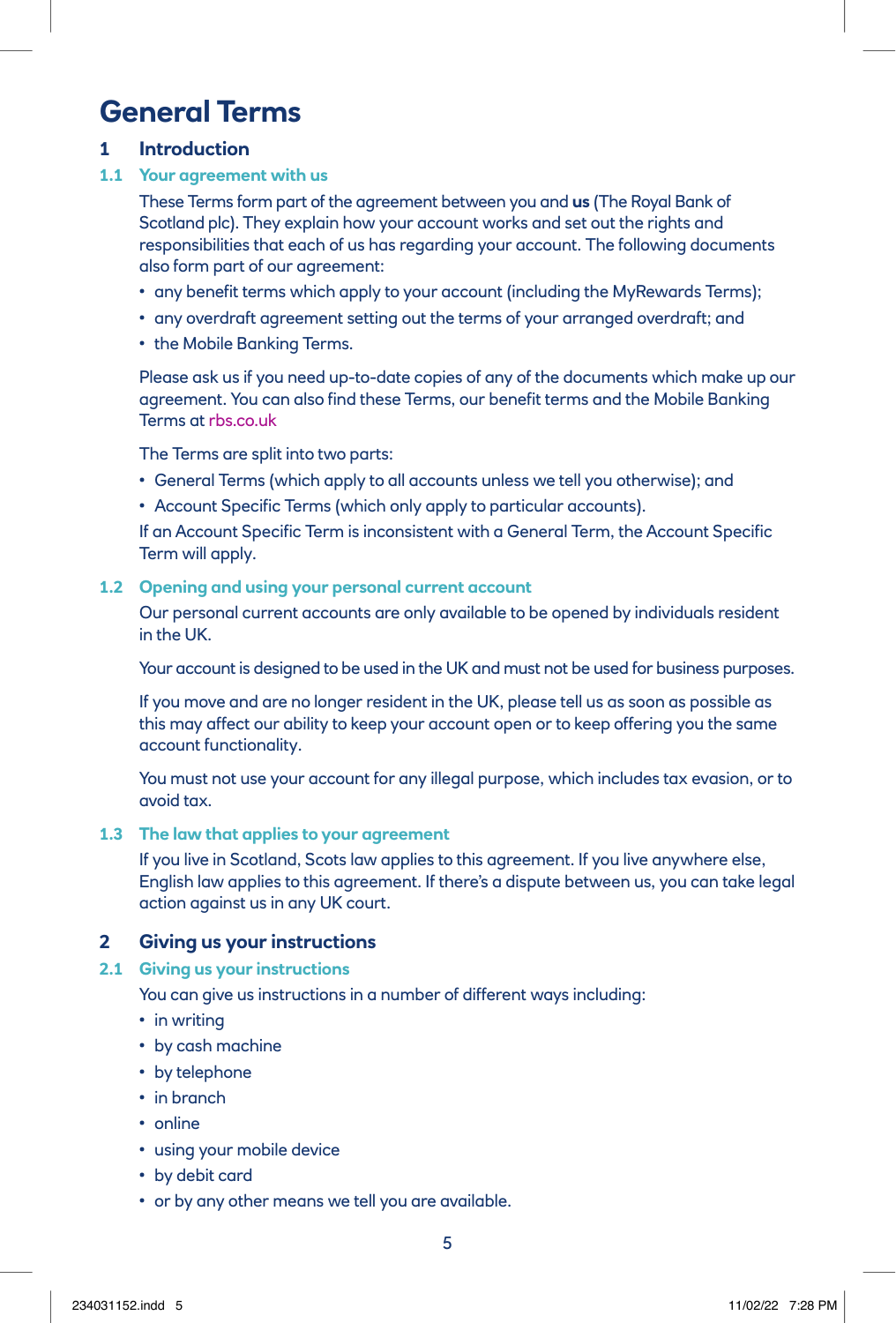This may include asking you to take extra steps (for example, entering a one-time passcode that we send you or using biometric data such as a fingerprint) to authorise transactions.

 You can also give instructions through third parties you've authorised to act on your behalf, for example powers of attorney and third party providers (like account aggregator services).

 If you ask us to make a payment (including standing orders and other regular payment instructions set up on your account) and the payee has switched accounts using the Current Account Switch Service, we'll update the account details of the payee on your payment instruction.

#### **2.2 Delaying or refusing to act on your instructions**

We'll always follow your instructions, unless:

- we reasonably believe that you didn't authorise the instruction;
- we reasonably suspect the instruction is for an illegal purpose;
- we reasonably suspect your instruction is connected to a scam, fraud or any other crime, or we reasonably consider that your instruction is of a type where there is a high risk of there being such a connection;
- your instructions are unclear or incomplete;
- you request an unarranged overdraft and we refuse the payment due to lack of funds;
- we reasonably suspect that following your instruction may mean that we breach a law or regulation with which we must comply or may expose us to action from a government, regulator or law enforcement agency;
- a restriction that applies to your account stops us from following your instruction (for example, the instruction exceeds the daily payment limits set on your account);
- we're told about a dispute between joint account holders, which means the account can't be used until the dispute is resolved; or
- you've broken any term of our agreement in a serious way.

If you'd like to know why we didn't follow your instruction you can call us on **03457 24 24 24**. If we can, we'll explain why we didn't follow your instruction unless there's a legal or security reason which means we can't provide an explanation.

#### **3 Joint accounts**

 You can have a maximum of two account holders on a Select Silver, Reward Silver, Select Platinum, Reward Platinum, Black or Reward Black account.

 Any one of you can discuss your account with us or give us instructions (without the consent of the other account holder(s)). This includes instructions to withdraw all of the money in your account or close your account. If you don't want your account to work in this way, any one of you can tell us that we can only accept instructions from all of you acting together. After this happens, all instructions must be in writing and signed by all of you. This means that you won't be able to use our telephone, mobile or online banking services, or use a debit card as these services rely on us being able to accept instructions from just one of you.

 If you want to add or remove an account holder on an account, you must all agree to this. Where a joint account holder is the victim of financial abuse we may agree to a request from them to be removed from an account without the agreement of the other account holder(s).

 You're all responsible to pay back any overdraft on your account. This means that we can ask all or just one of you to repay the full amount of any money you owe us and not just a share. This applies even if you're unaware that an overdraft has been used on your account.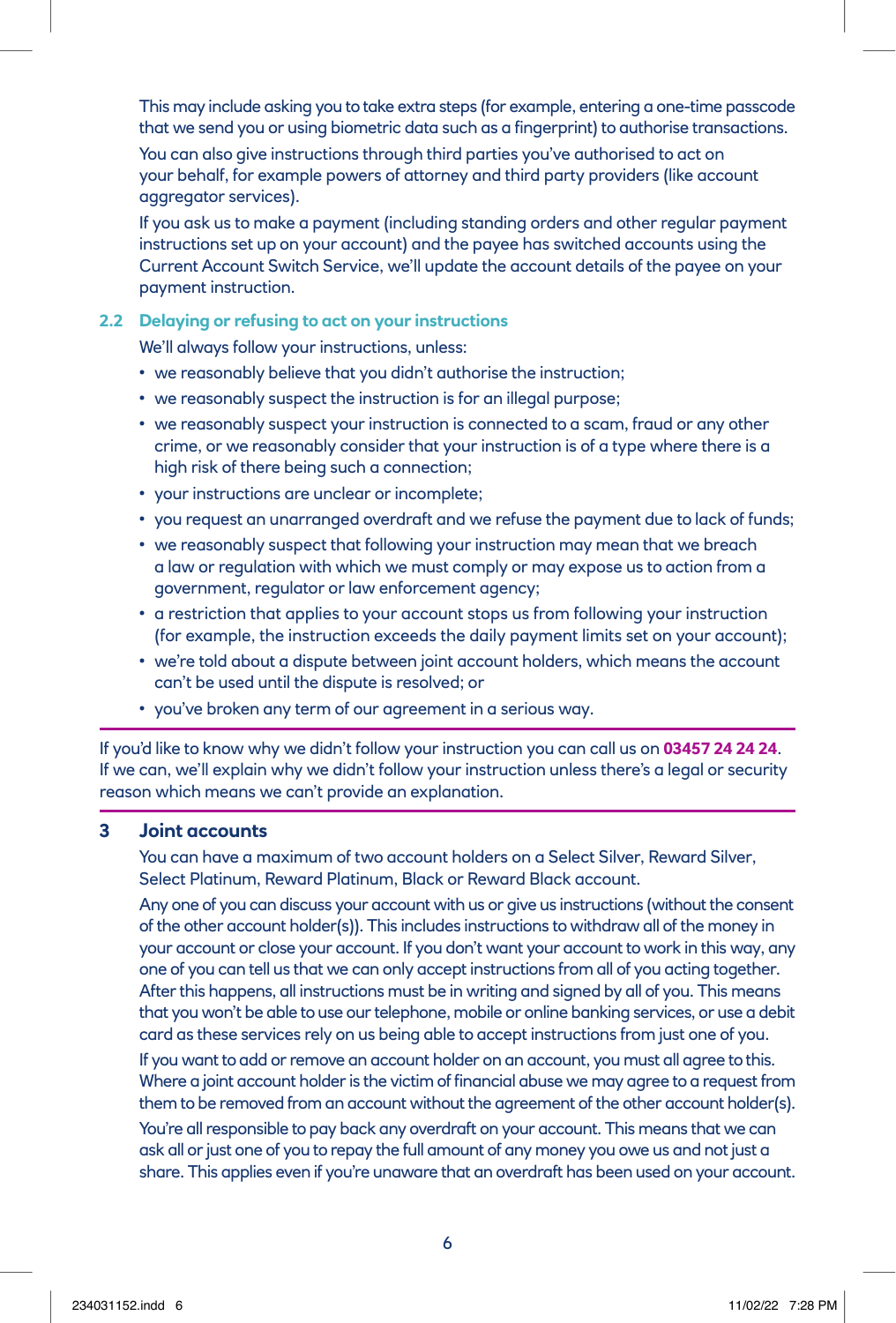If you all live at the same address (or you give us the same email address) we'll send joint communications to all of you at that address. If you live at separate addresses then we'll only send communications to one of you.

 If one of you dies, we'll accept instructions from the remaining account holder(s) and the account will pass into their name(s).

# **4 Paying money into your account**

#### **4.1 Electronic transfers**

 When we receive an electronic transfer, the money will be credited to your account (i.e. available for you to use and will start earning credit interest (if payable)) on the same day.

| If we receive the money (and instructions<br>to pay it into your account) by: | <b>Faster Payments, we'll check the instruction and</b><br>if we approve it then the money will usually be<br>credited to your account immediately. |  |
|-------------------------------------------------------------------------------|-----------------------------------------------------------------------------------------------------------------------------------------------------|--|
|                                                                               | <b>CHAPS</b> , we'll check the instruction and if we<br>approve it then the money will be credited to your<br>account within 90 minutes of receipt. |  |

 We may not accept and credit an electronic payment to your account if we reasonably suspect that:

- it's fraudulent or related to other criminal activity on your account; or
- accepting it might cause us to breach a law or regulation with which we must comply.

#### **4.2 Cash**

 Cash will be available for you to use and will start earning credit interest (if payable) at different times depending on how and when the cash is paid into your account:

| How is the cash paid in?                                          | When will the cash be available to use and start<br>earning credit interest?                      |  |
|-------------------------------------------------------------------|---------------------------------------------------------------------------------------------------|--|
|                                                                   | • Immediately (if received within normal branch<br>opening hours)                                 |  |
| <b>Branch counter</b>                                             | or                                                                                                |  |
|                                                                   | • Next business day (if received outside of normal<br>branch opening hours).                      |  |
| Cash and deposit machine before 3:30pm<br>on a business day       | Same day                                                                                          |  |
| Cash and deposit machine after 3:30pm<br>or on a non-business day | Next business day                                                                                 |  |
| Post Office® counter using your debit card                        | Immediately                                                                                       |  |
| Post Office counter using a pay-in slip                           | When we receive the cash from the Post Office<br>(normally two business days after you pay it in) |  |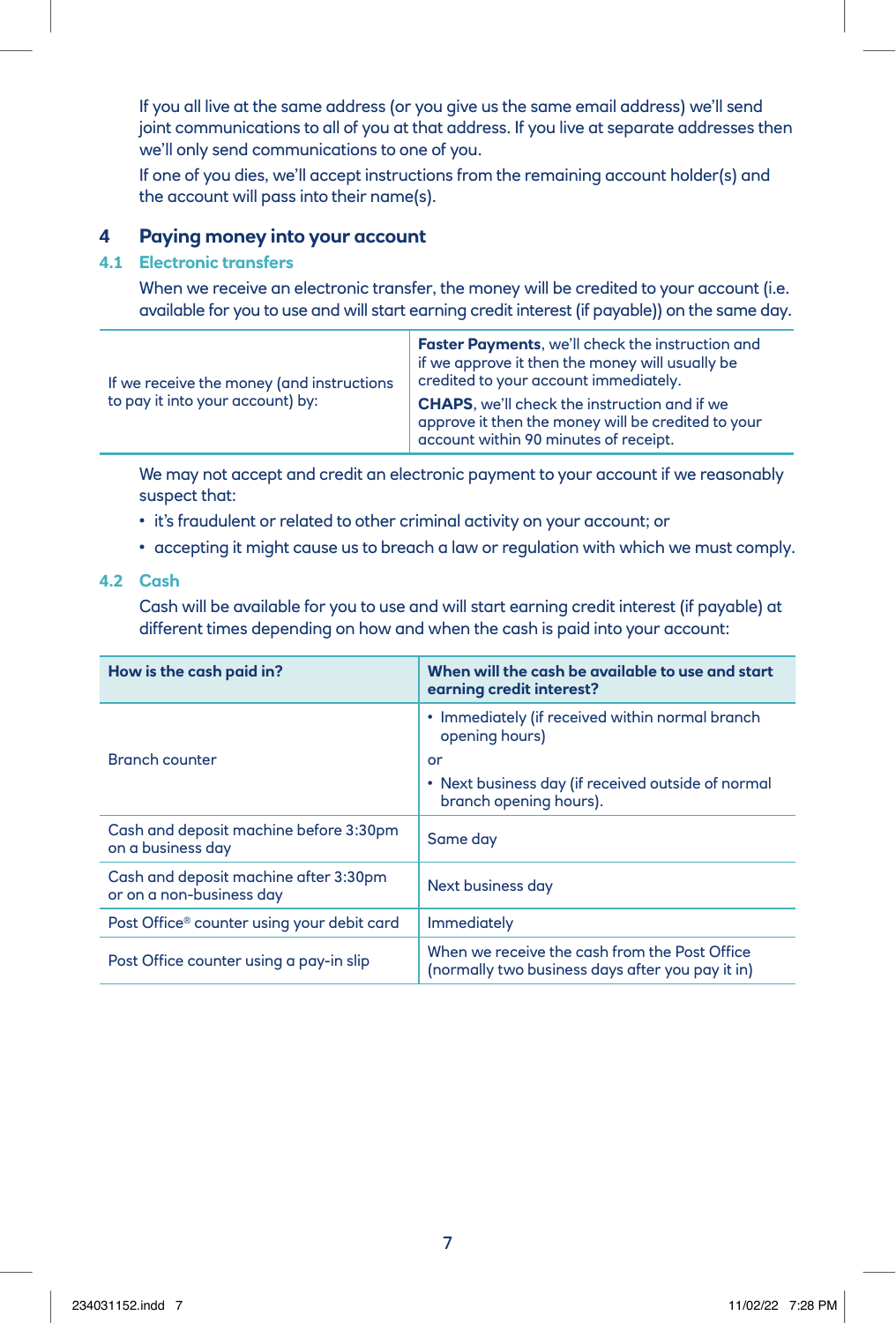#### **4.3 Cheques**

 When you pay a cheque from a UK bank or building society into your account before 3:30pm, the money will be in your account before 11:59pm the next business day at the latest.

 If a cheque is paid into your account after 3:30pm or on a non-business day, this process will begin on the next business day.

 *For example, if you pay a cheque into your account at 4pm on a Thursday, the money will be available for you to use before midnight on the Monday evening at the latest.*

 If a cheque is paid into your account at a Post Office, this process will begin when we receive it from the Post Office (normally one business day after you pay it in).

 Cheques not issued by a UK bank or building society and foreign currency cheques follow a different process and might take longer than these timescales.

 Occasionally there may be legal reasons, processing limitations or limited circumstances beyond our control which stops us from receiving the cheque or causes a delay to these time periods.

#### **4.4 Earning credit interest on your account**

The Revolve account pays interest on money in your account:

| Amount held in account | <b>Gross Rate %</b> | AER <sup>%</sup> |
|------------------------|---------------------|------------------|
| All amounts            | 0.55                | 0.55             |

 Interest is calculated on your daily, cleared credit balance and is paid into your account monthly.

#### **5 Keeping your account safe and limiting the use of your account**

#### **5.1 What you need to do to keep your account safe**

You must:

- take all reasonable steps to keep your security details safe (including your debit card PIN and any passwords or log-in details for telephone, mobile or online banking);
- never share your authentication codes/details (including a one time passcode or card reader code) with anyone as these can be used to authorise payments out of your account;
- never approve a transaction in your mobile app that you don't recognise or have not made yourself;
- take reasonable steps to maintain the hardware and software on any device you use for online or mobile banking (for example, a mobile phone or computer), which may include carrying out regular virus checks and security updates;
- sign your debit card as soon as you receive it;
- keep your debit card and mobile device (for example, mobile phone or tablet) secure at all times and not let anyone else use them to make payments;
- when you're logged on to online or mobile banking, not leave the device you're using unattended and you must make sure that any information stored or displayed on your device is kept secure; and
- be aware that if you give your online banking password and log in details to a third party provider, we're not responsible for what they do with your details or account information.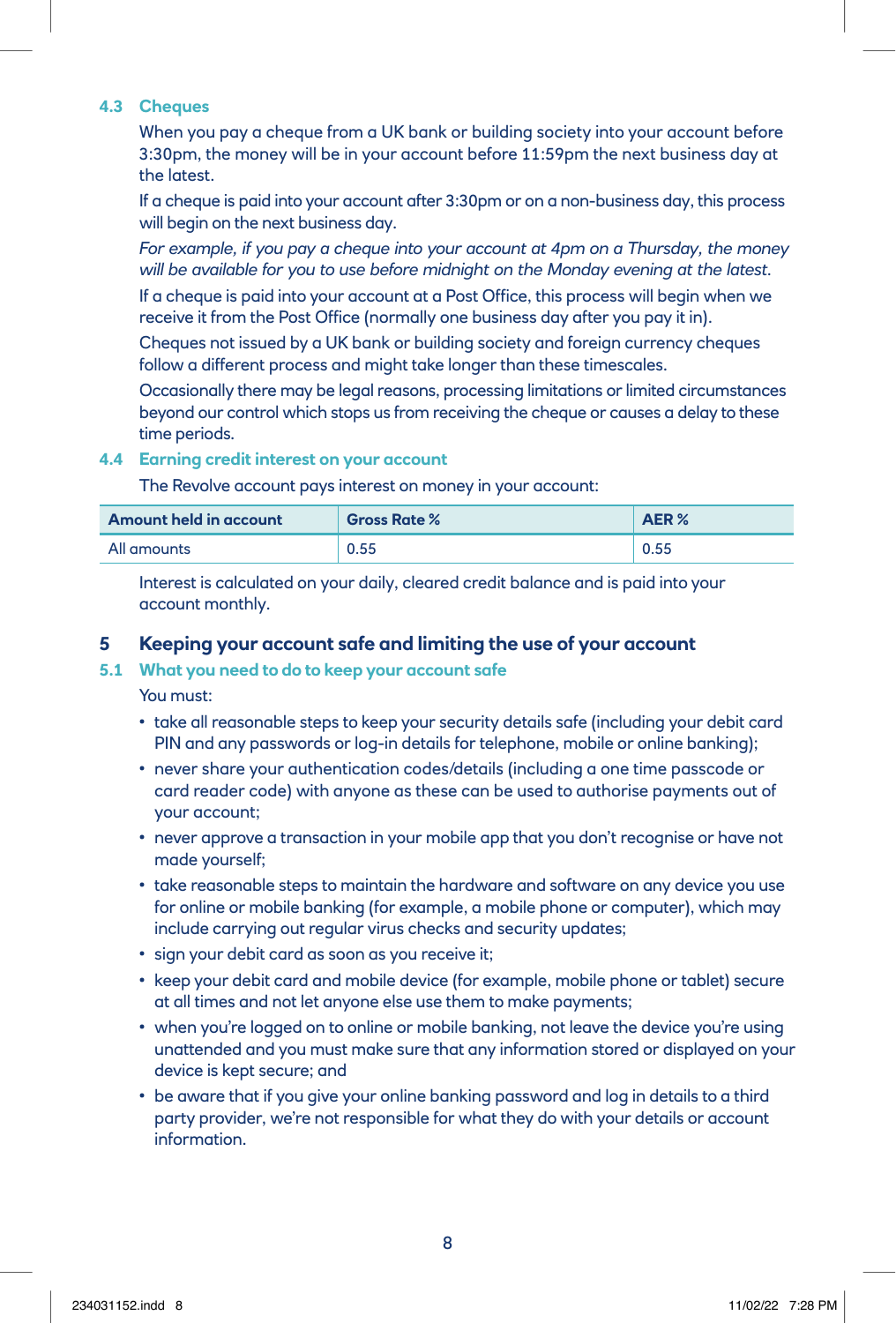We'll never:

- ask you to give us or any person or organisation your full security details (including your debit card PIN, your online banking password or security codes);
- send someone to collect cash, PIN, debit card or cheque book if you're a victim of fraud; or
- ask you to transfer money to a new account for fraud reasons.

 Some third party providers might ask you for your online banking log in details and password to provide their service to you. If you decide to give them this information, this means that they'll be able to see and do anything you can on your accounts.

 If you're ever in doubt, please refer to the customer security centre at **[rbs.co.uk/security](http://rbs.co.uk/security)** and/or call the number on the back of your debit card.

#### **5.2 What you need to do if you think someone knows your security details or you've lost your debit card or mobile device**

- If you think that someone else might know your debit card or security details or if you suspect that someone may have used your account without your permission, please tell us as soon as possible by calling **0345 300 3986** (or **+44 131 339 7609** from outside the UK) or visiting any branch; or
- If you need to report a debit card as lost or stolen, please tell us by calling us on **0370 600 0459** (or **+44 1268 500 813** from outside the UK), visiting any branch or by accessing our webchat service at **[rbs.co.uk](http://rbs.co.uk)**. If you use your mobile device to make payments from your account (for example, through the mobile app or making a contactless mobile payment) and your mobile device is lost or stolen, please tell us by using these contact details.

#### **5.3 Limiting the use of your account or your services**

 We may suspend or restrict the use of your accounts, or certain services (such as your debit card or online banking) if:

- we reasonably believe that your security details or debit card details haven't been kept safe;
- we reasonably suspect that your security details or your debit card have been used fraudulently or without your permission;
- as a result of a change in the way you use your account or in your financial circumstances, we reasonably believe that you may have difficulty in meeting your commitments;
- a restriction applies to your account (for example, we're told about a dispute between joint account holders, which means the account can't be used until the dispute is resolved);
- we reasonably believe it's appropriate in order to protect your account;
- you are no longer resident in the UK (and we are unable to operate your account in the same way as when you were resident in the UK);
- you've broken any term of this agreement in a serious way;
- we reasonably suspect that your account or any other account you hold with us (or another member of NatWest Group) has been, is being or is likely to be used for an illegal purpose;
- we reasonably suspect you're involved in fraud or other serious criminal activity; or
- we reasonably suspect that by not taking these steps we might breach a law or regulation with which we must comply.

 We'll explain why we've taken any of these steps, unless we're unable to contact you or there's a legal or security reason which means we can't provide an explanation.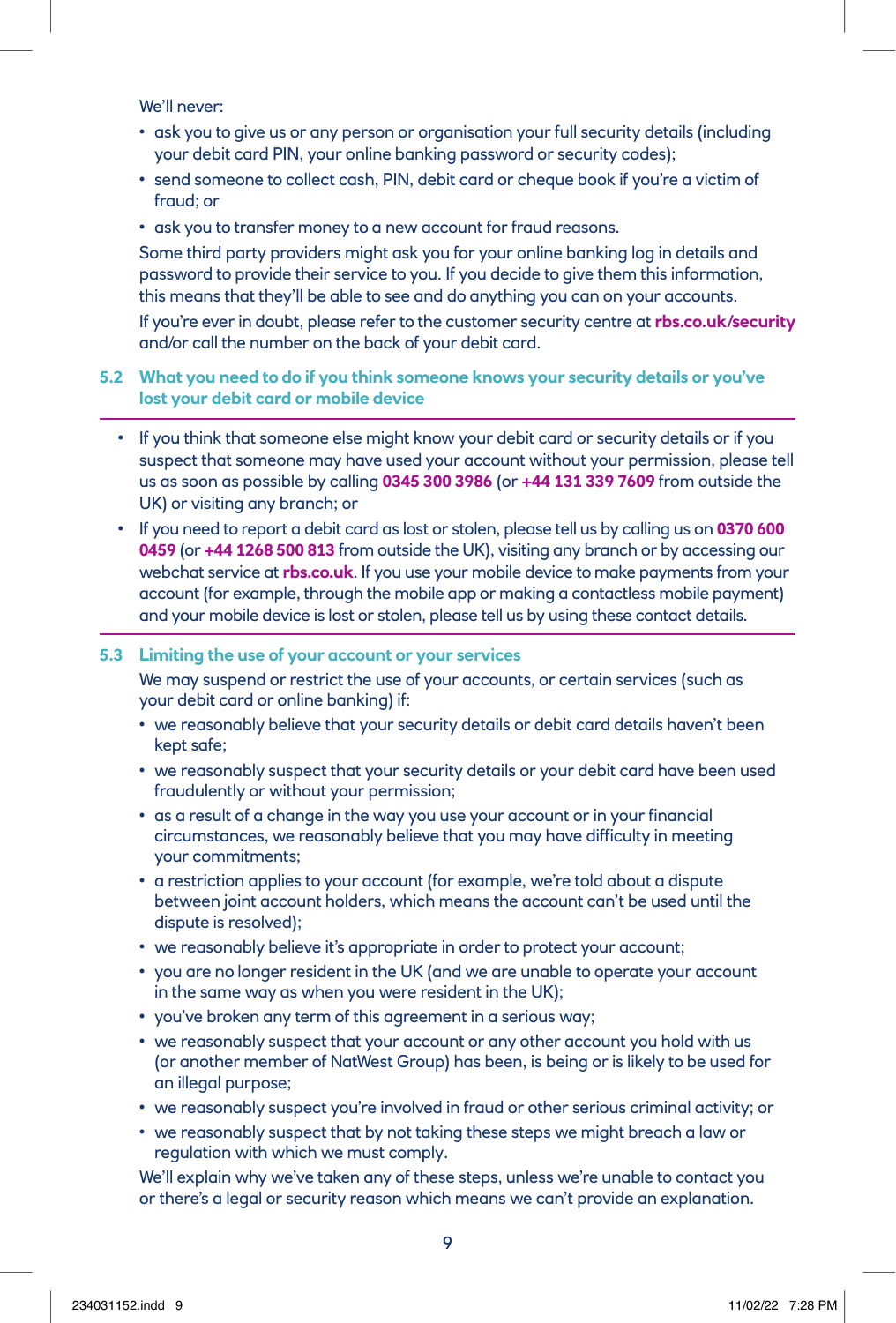# **5.4 Notifying you of concerns**

 If we suspect or become aware that your account may be subject to fraud or security threats, we'll contact you using the contact details we hold for you.

#### **6 Communications and statements**

#### **6.1 How we'll contact you**

We'll contact you and provide communications to you (which will be in English) by:

- post;
- phone;
- email to the email address you gave us;
- secure message to your inbox in online banking;
- text message to the mobile phone number you gave us; and/or
- notification through the mobile banking app.

 Any documentation we send you by email, secure message or through the mobile app may be sent as an electronic attachment (for example, as a PDF). You should make sure that your electronic device(s) are set up to receive our communications (for example, they have the correct hardware, software, operating system and browser).

#### **6.2 Statements**

 Unless we agree otherwise, we'll provide you with statements every month and free of charge, provided that there have been payment transactions on the account during the month.

We can provide you with a copy of a previously issued statement for **£3**.

#### **6.3 Your contact details**

 If your contact details change, you should tell us as soon as you can to ensure you receive our communications.

#### **7 Taking money out of your account**

#### **7.1 Withdrawals and payments**

 You can make cash withdrawals or payments from your account if you have funds available and/or you have an available arranged overdraft. When deciding if you have funds available and/or an available arranged overdraft to cover the withdrawal or payment, we'll exclude any debit card payments that have been approved but haven't been taken from your account yet.

 You can withdraw cash from cash machines up to your cash withdrawal limit. This limit applies to withdrawals inside and outside the UK and we may change it from time to time.

#### **7.2 Cheques**

 You can ask for a cheque book provided that cheque books are available on your account. You can make payments from your account by cheque if you have funds available and/or you have an available arranged overdraft. When deciding if you have funds available and/or an available arranged overdraft to cover the withdrawal or payment, we'll exclude any debit card payments that have been approved but haven't been taken from your account yet.

 If you issue a future dated cheque and it's presented for payment before the specified date, we may pay it.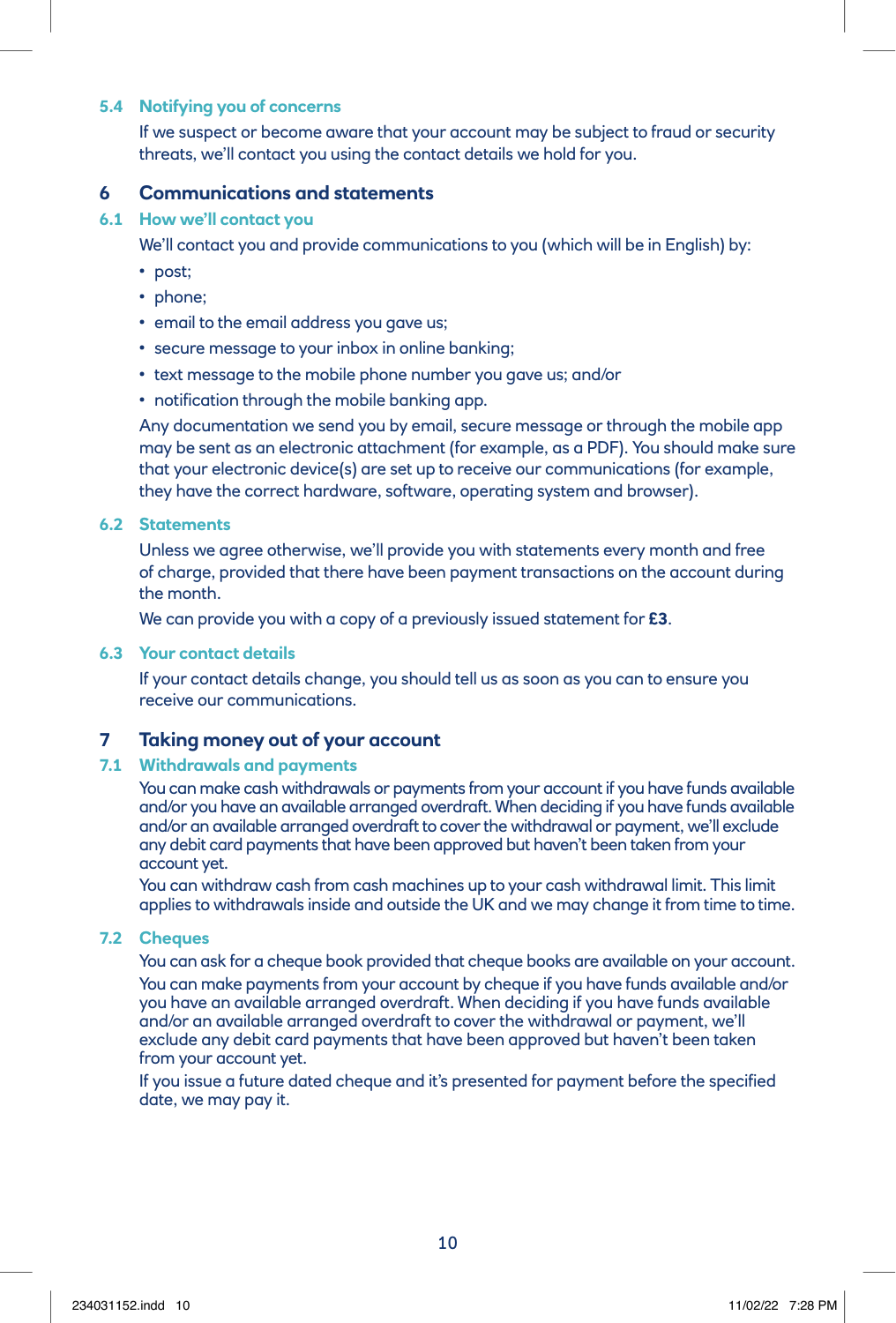#### **7.3 Using your debit card**

 A debit card is available with your account. The card will display a 'Debit' logo and can be used to make purchases in stores, over the phone or online and can be used to withdraw cash from cash machines.

 Some services let you create a digital copy of your debit card (for example, by adding your card to your mobile device to make contactless mobile payments or by saving your card details online to let you make payments more quickly). If you use your debit card in this way, any payments will be treated as if you used the physical card.

 When we send you a replacement debit card, we may issue it under a different card scheme (for example, Visa or Mastercard).

#### **7.4 Charges for using your debit card**

 Sometimes we'll charge you fees for using your debit card to access your money or to make payments. We've explained these fees and when they'll be charged below, but this doesn't include any fees a third party might charge you (for example, a cash machine fee):

| <b>Charges</b>                                            |
|-----------------------------------------------------------|
|                                                           |
|                                                           |
|                                                           |
|                                                           |
|                                                           |
| <b>Non-Sterling Transaction Fee of 2.75% of the value</b> |
| of the payment                                            |
|                                                           |
|                                                           |
|                                                           |
|                                                           |
|                                                           |
|                                                           |

- If you have a Reward Silver, Reward Platinum, Black or Reward Black account, you won't be charged Non-Sterling Transaction Fees for payments made in a foreign currency.
- If you make a payment outside the UK or in a foreign currency and you receive a refund of that payment, the Non-Sterling Transaction Fee charged for the original payment won't be refunded.

 Where a fee is shown as a percentage, this means a percentage of the value of the transaction in pounds Sterling.

 We'll convert any payment made in a foreign currency using your debit card into pounds Sterling using the **Payment Scheme Exchange Rate** (the rate provided by Visa, Mastercard or any other payment scheme) at the time the payment is taken from your account. If you'd like to see the most up-to-date exchange rates you can visit the website of the payment scheme shown on your card (for example, Mastercard or Visa).

 If you'd like to view our currency conversion charge with reference to the daily rate which is issued by the European Central Bank, you can visit **[rbs.co.uk/usingmycardabroad](http://rbs.co.uk/usingmycardabroad)**. The figures displayed on that page change daily and are simply to help you compare our fees with other banks across Europe.

#### **7.5 Timescales for making debit card payments**

 We'll only take a debit card payment from your account when we receive the request from the payee's bank (for example, the store). This means there may be a delay between using your debit card to make a purchase and the payment being taken from your account. We'll always take payments that have been charged to your debit card from your account, and we'll do so within one business day of receiving the request for payment.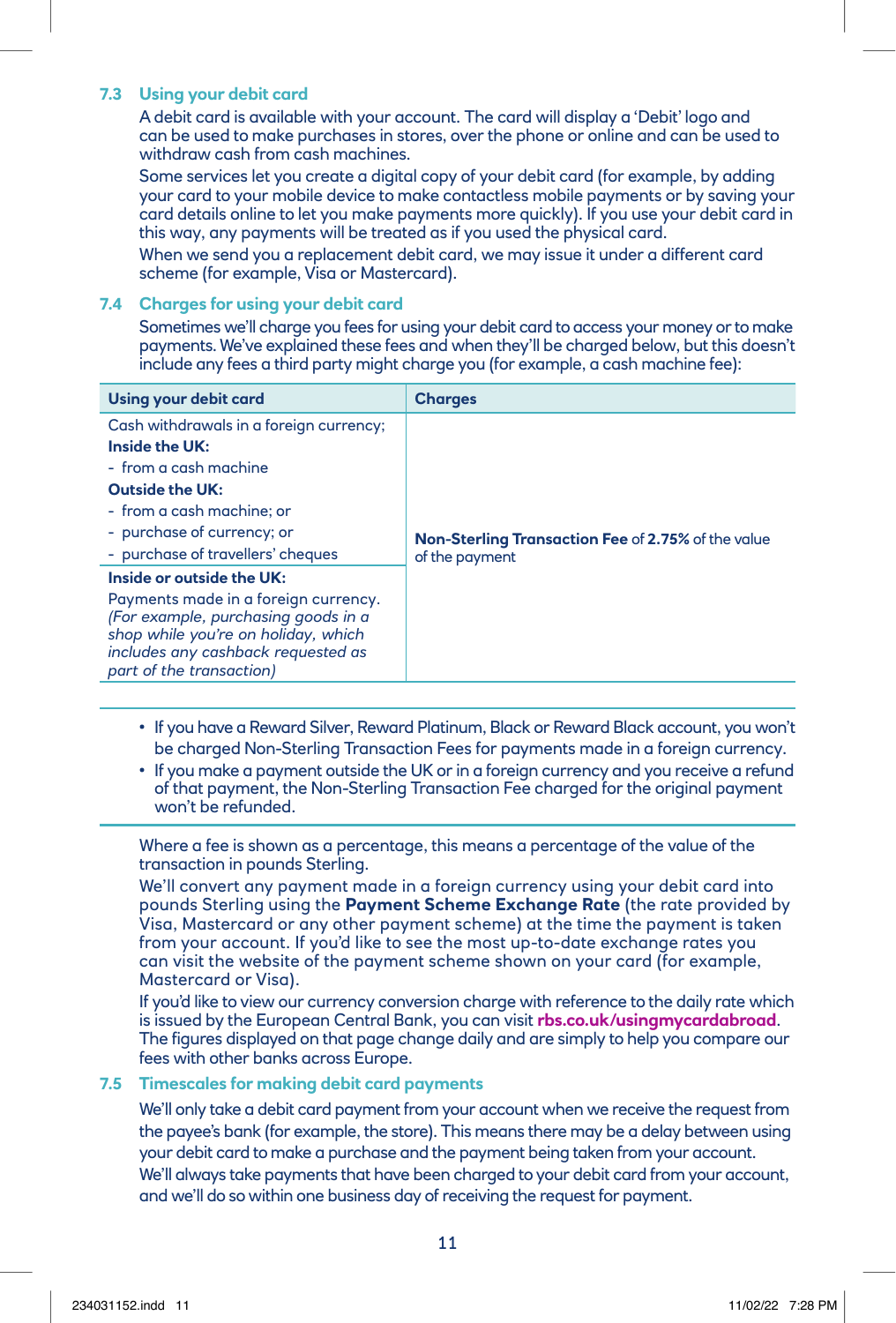#### **7.6 Timescales for making other payments**

 If you tell us to make a payment (i.e. send money) in the UK, in most cases the payment will be made using the Faster Payments Service and the money will be added to the payee's account immediately. In limited circumstances (for example, if we suspect fraud), the payment may take longer to reach the payee's account.

If we can't use the Faster Payments Service then the following timescales will apply:

| <b>Type of payment</b>                                        | When will the payment reach the payee's account<br>following receipt of your instruction? |
|---------------------------------------------------------------|-------------------------------------------------------------------------------------------|
| Sterling electronic payment                                   | By the end of the next business day                                                       |
| Sterling paper-based payment (for<br>example, a giro payment) | By the end of the second business day                                                     |

If an instruction is received on a **non-business day or after 3:30pm on a business day**, the process for making the payment will start on the next business day.

 If you want to make a payment (i.e. send money) outside the UK or in another currency, separate terms will apply. Different timescales apply to these payments, which we'll tell you about when you arrange the payment.

 Before you make a foreign currency payment, you can ask us for the exchange rate that will be applied to the payment and we'll provide that rate if we can. If we're unable to tell you the actual exchange rate before the payment is processed, we'll provide it to you as soon as we can afterwards.

Our exchange rates are based on our prevailing rate at the date and time that a foreign currency payment is processed. We publish reference exchange rates on **[rbs.co.uk](http://rbs.co.uk)** (search for "Exchange Rates"). These are indicative rates only and are published for reference purposes. We may change our exchange rates immediately and without notice where such changes reflect a change in the reference exchange rate or where the change is more favourable to you.

#### **7.7 Cancellation of a payment**

We can't stop a payment you've asked us to make unless it's made by a cheque, standing order, Direct Debit or future dated payment.

 To stop a cheque, you must ask us to cancel the cheque that you have written before it has been presented for payment by the beneficiary to their bank.

 To cancel a standing order, Direct Debit or future dated payment, you should contact your branch or telephone banking. You can also cancel a standing order or Direct Debit through online banking. Payments can't be stopped after they've been processed.

 We may cancel any standing order or Direct Debit on your account if it's unpaid more than once and we reasonably believe that the balance on your account is unlikely to be sufficient to meet future payments.

## **7.8 Paying charges from your account**

 Any charges you incur will be taken directly from your account. There may be other charges for additional services not covered in these Terms (for example, a CHAPS payment) but we'll always tell you about these charges before the service is provided. If a court order or legal process brought by a third party against you is served on us (for example, telling us to freeze your account), we may charge you an administrative fee (minimum of £25). We'll take this directly from your account and let you know when we've taken it.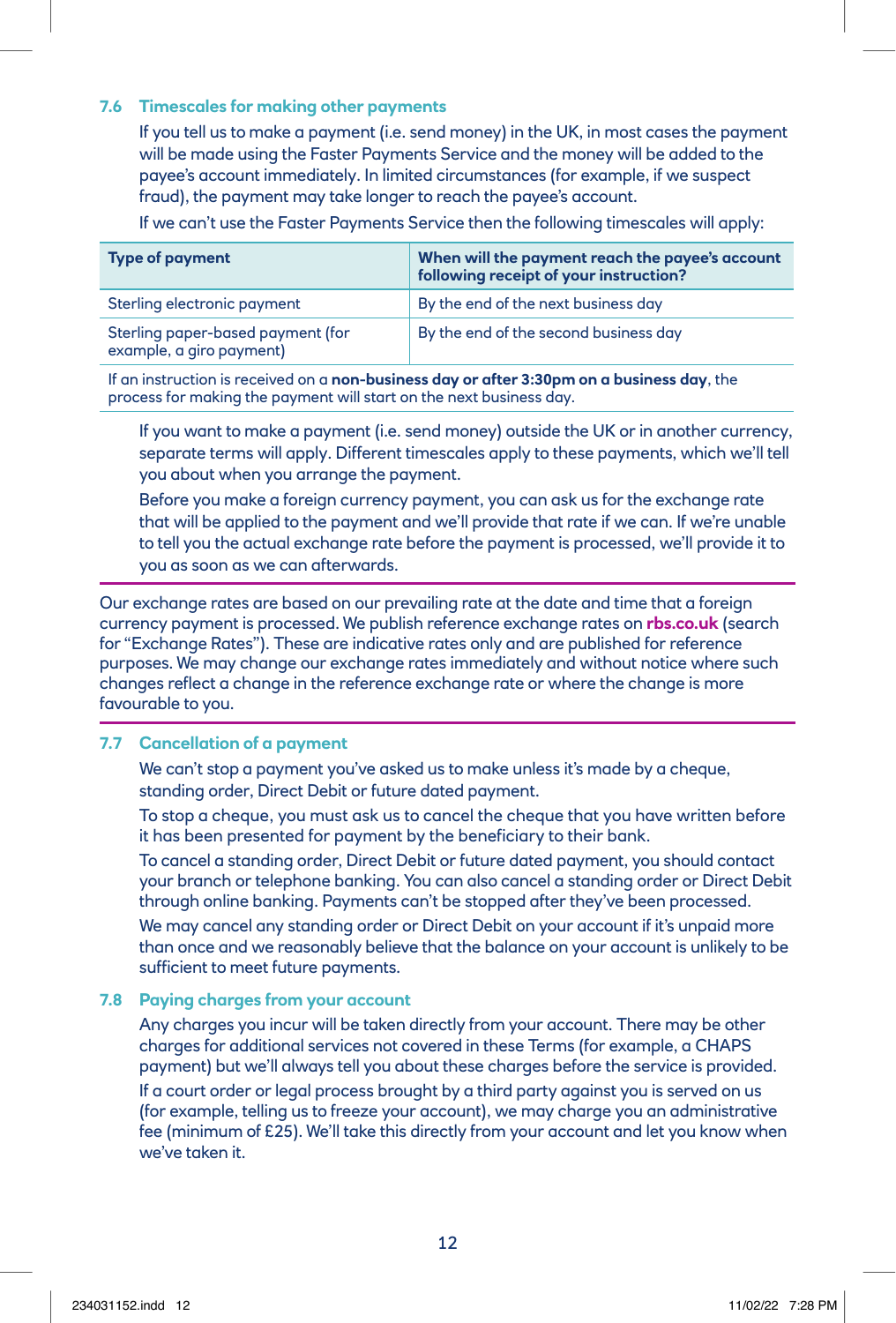#### **7.9 Tax**

 If you owe tax (or other charges) to an authority in connection with your account, we may take this payment directly from your account.

#### **7.10 Using money in your account to repay money you owe us**

 If you've borrowed money from us (for example, through a loan, credit card or overdraft) and the money or the repayments are overdue for payment, we may take money from your account to repay some or all of the money you owe us (including any fees or interest). This is called "set off". We'll **never** set off a debt on a:

- sole account against money held in a joint account between the sole account holder and another person; or
- joint account against money held in another joint account between different joint account holders.

 We may also set off any money we owe you (for example, as a refund or compensation or to settle a complaint you've made against us) to repay or reduce any money you owe us that is overdue for payment.

#### **8 What happens when something goes wrong?**

- **8.1 What to do if an incorrect or unauthorised payment is taken from your account** If you suspect that an incorrect or unauthorised payment has been made from your account, you must contact us as soon as possible by calling **0370 600 0459** or contacting your branch.
- **8.2 What we'll do if an incorrect payment has been made to or from your account**  If we pay money into your account by mistake, we can take the money out of your account.

 If we make an incorrect payment from your account, which was our mistake, we'll refund you (including any charges or overdraft interest that you've paid as a result of the payment being taken).

 If you tell us that we've made an incorrect payment based on incorrect payment details you gave us, we'll make reasonable efforts to recover the payment for you but we may not be able to recover it and we may charge you a fee for trying. If we can't recover the payment we won't refund you but we'll contact the payee's bank to ask for the payee's contact details for you.

 If an error is made in a Direct Debit, you'll be entitled to a refund from the payee or from us. This is known as the Direct Debit Guarantee. For more information please see **[directdebit.co.uk](http://directdebit.co.uk)**.

Please remember that the sort code and account number of an account identifies it, not the name of the account holder.

#### **8.3 What we'll do if the payer's bank tells us about an incorrect payment**

 We may take a payment from your account if the payer's bank tells us that this payment was sent to you incorrectly. If this happens, we'll hold the money and contact you to tell you what's happened. We'll ask you to confirm if the payment was sent to you incorrectly. If the payment was sent incorrectly then we'll return it to the payer. If you tell us that the payment was not sent incorrectly then we'll return the money to you but we may have to pass your contact details on to the payer's bank. If we can't get in touch with you within 15 business days, then we'll return the payment to the payer. If the payment is a CHAPS or SEPA payment, we'll ask you before we take the payment from your account.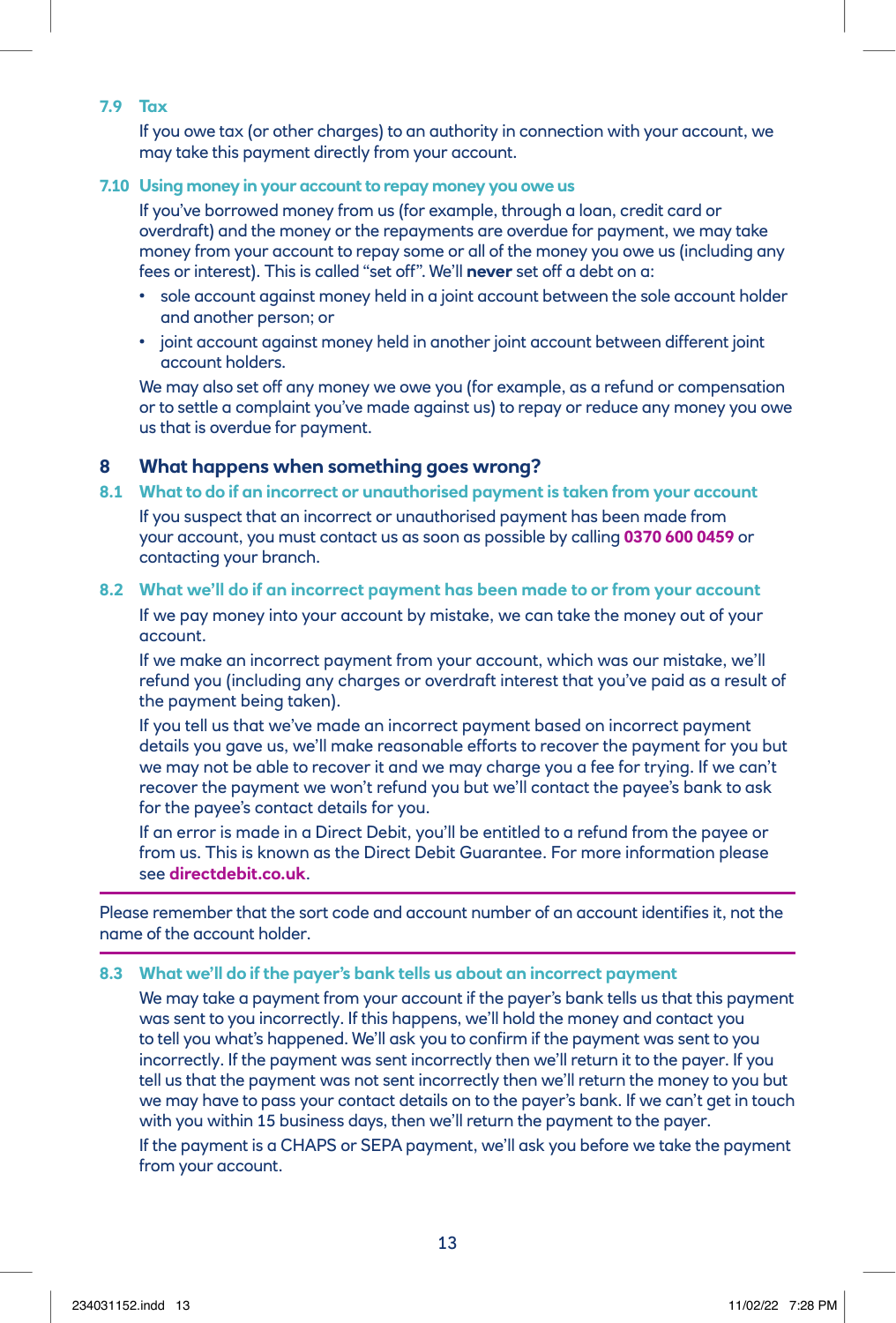#### **8.4 What we'll do if you tell us about an unauthorised payment**

 If an unauthorised payment has been taken from your account (which means someone else made the payment without your permission), you should tell us as soon as possible so that we can take steps to protect your account. You may be entitled to a refund – this will depend on a number of factors (including whether the payment meant your account became overdrawn).

 In this table we refer to **payment details** – this includes your debit card, debit card details and your security details.

| <b>What happened?</b>                                                                                                                                                                                                                                                                                                                                                             | Will we refund you?                                                                                                                                                                                                                                                                                                                                                                                                |
|-----------------------------------------------------------------------------------------------------------------------------------------------------------------------------------------------------------------------------------------------------------------------------------------------------------------------------------------------------------------------------------|--------------------------------------------------------------------------------------------------------------------------------------------------------------------------------------------------------------------------------------------------------------------------------------------------------------------------------------------------------------------------------------------------------------------|
| You acted fraudulently.                                                                                                                                                                                                                                                                                                                                                           | We won't refund you in any circumstances.                                                                                                                                                                                                                                                                                                                                                                          |
| An unauthorised payment was taken from<br>your account before you received your<br>payment details.                                                                                                                                                                                                                                                                               | We'll refund you (including any charges or overdraft<br>interest you've paid as a result of the payment being<br>taken).                                                                                                                                                                                                                                                                                           |
| Your payment details were lost or stolen.                                                                                                                                                                                                                                                                                                                                         | We'll refund all unauthorised payments but we may<br>hold you responsible for the first £35 if we believe<br>you should have been aware that your payment<br>details were lost or stolen.                                                                                                                                                                                                                          |
| Your payment details were used to pay<br>for something at a distance where the<br>account holder doesn't need to be there<br>(for example, online or over the phone).                                                                                                                                                                                                             | We'll refund any unauthorised payments (including<br>any charges or overdraft interest you've paid as a<br>result of the payment being taken).                                                                                                                                                                                                                                                                     |
| You intentionally or with gross negligence<br>failed to:<br>• use your payment details in accordance<br>with these Terms (for example, you<br>didn't take reasonable steps to keep<br>your payment details safe); or<br>• tell us as soon as you became aware<br>that your payment details were lost or<br>stolen or that an unauthorised payment<br>was taken from your account. | We won't refund you for any unauthorised payments<br>that were made before you notified us, unless<br>any part of the unauthorised payment created an<br>overdraft on your account. If that happens, we can<br>hold you responsible for the first £35 but will refund<br>the rest of the overdrawn balance (including any<br>charges or overdraft interest you've paid as a result<br>of the payment being taken). |
| In any other situation where an<br>unauthorised payment was taken from<br>your account.                                                                                                                                                                                                                                                                                           | We'll refund you (including any charges or overdraft<br>interest you've paid as a result of the payment being<br>taken).                                                                                                                                                                                                                                                                                           |

 If you're entitled to a refund, you'll be refunded by the end of the business day after you told us that an unauthorised payment had been taken from your account. We may take longer to refund you if:

- the unauthorised payment took place more than 13 months before you notify us; or
- we reasonably suspect fraud.

## **8.5 Payments processed without you agreeing the amount**

 If you authorise a payee to take a payment from your account without knowing how much the final payment will be (for example, when hiring a car or booking a hotel room), then you'll be refunded provided:

- you didn't know the exact amount of the payment when you authorised it;
- the amount of the payment exceeded what you could reasonably have expected to pay (excluding increases resulting from exchange rate fluctuations);
- the payment was made either (i) in the case of a euro payment, to a payee in the UK or the EEA, or (ii) in the case of all other payments, to a payee in the UK; and
- you ask for a refund within 8 weeks of the date the payment left your account.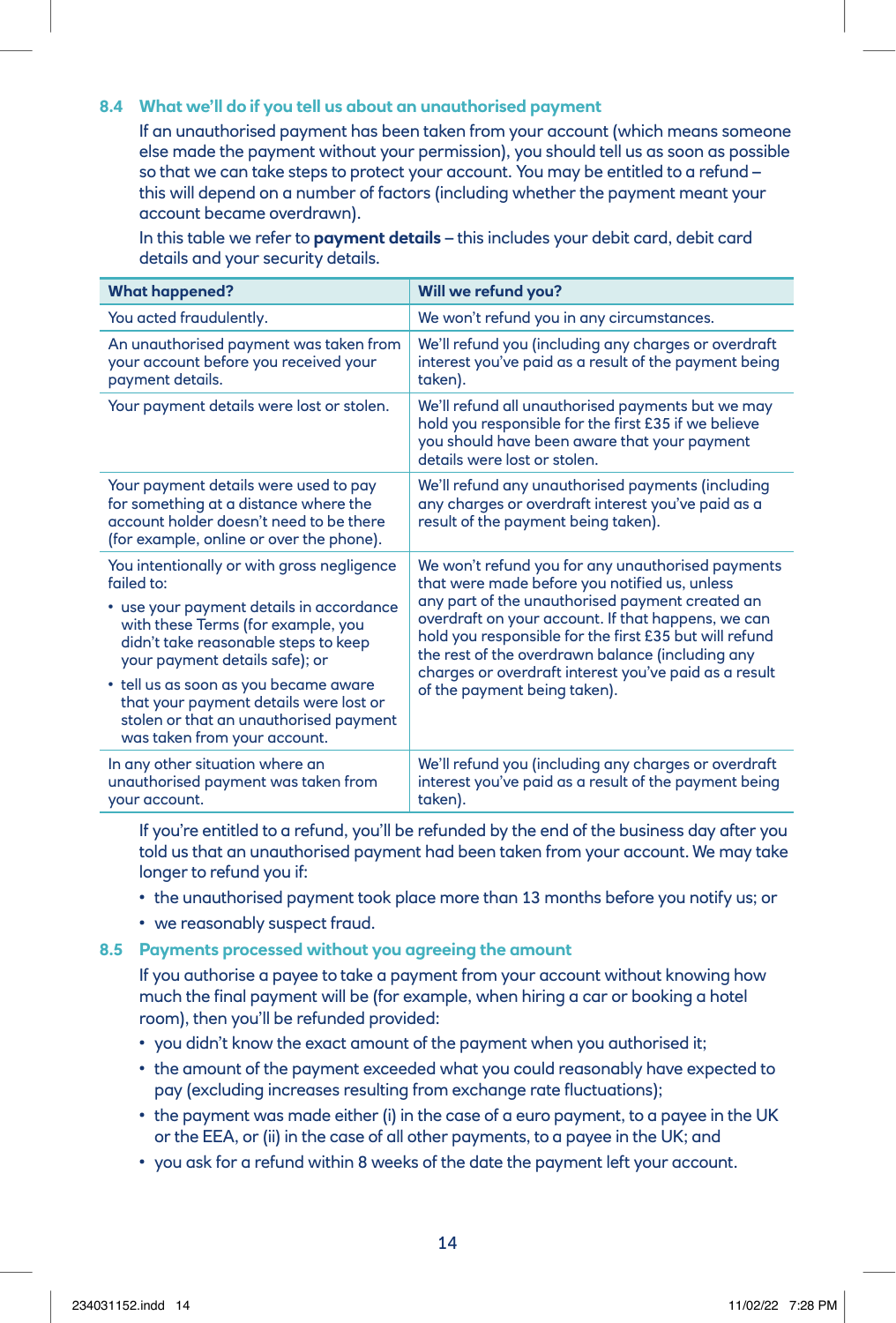You won't be refunded if you gave your consent to the payment directly to us and at least four weeks in advance:

- we or the payee provided you with information about the payment; or
- information about the payment was made available to you through online banking or at any branch.

 We may ask you for additional information to decide whether you should be refunded. We'll refund you, or explain why we're refusing the refund, within 10 business days of your request for a refund or (if we've asked you for additional information) within 10 business days of us receiving that information.

#### **8.6 Our general liability**

Except where the law doesn't permit, we won't be responsible for any losses:

- caused by circumstances beyond our control as the situation was abnormal or unforeseeable (for example, due to extreme weather, terrorist activity or industrial action);
- you suffer relating to loss of opportunity, loss of goodwill, loss of business or loss of profit arising in any circumstance; or
- we could not have reasonably predicted when you gave us an instruction.

#### **9 Monthly account fees**

Some of our accounts charge a monthly account fee. These are set out below:

| <b>Account</b>         | <b>Monthly account fee</b>                                                                           |
|------------------------|------------------------------------------------------------------------------------------------------|
| Reward                 | E2                                                                                                   |
| <b>Select Silver</b>   | £8                                                                                                   |
| <b>Reward Silver</b>   | £10                                                                                                  |
| <b>Select Platinum</b> | £18                                                                                                  |
| <b>Reward Platinum</b> | £20                                                                                                  |
| <b>Black</b>           | £30                                                                                                  |
| <b>Reward Black</b>    | £31                                                                                                  |
| <b>Student</b>         | £10 for International Students who opened<br>their account between 5 August 2018 and<br>20 June 2021 |

 The monthly account fee will be taken from your account 16 days after the end of your charging period (or the next business day if this is a Saturday, Sunday or bank holiday).

#### **10 Arranged overdrafts, unarranged overdrafts and unpaid transactions**

#### **10.1 Arranged overdrafts**

 Arranged overdrafts are available on request if you're 18 or over and you meet our lending criteria.

 If we provide you with an arranged overdraft, we'll send you an overdraft agreement setting out its terms (including your arranged overdraft limit).

 Your arranged overdraft is not for a fixed period of time, however it's **repayable on demand**. This means that we can ask you to repay the full amount at any time. We may also decide to reduce your arranged overdraft limit or end your overdraft agreement. We'll only take these steps if we have a valid reason (for example, we reasonably believe that you can't afford your arranged overdraft).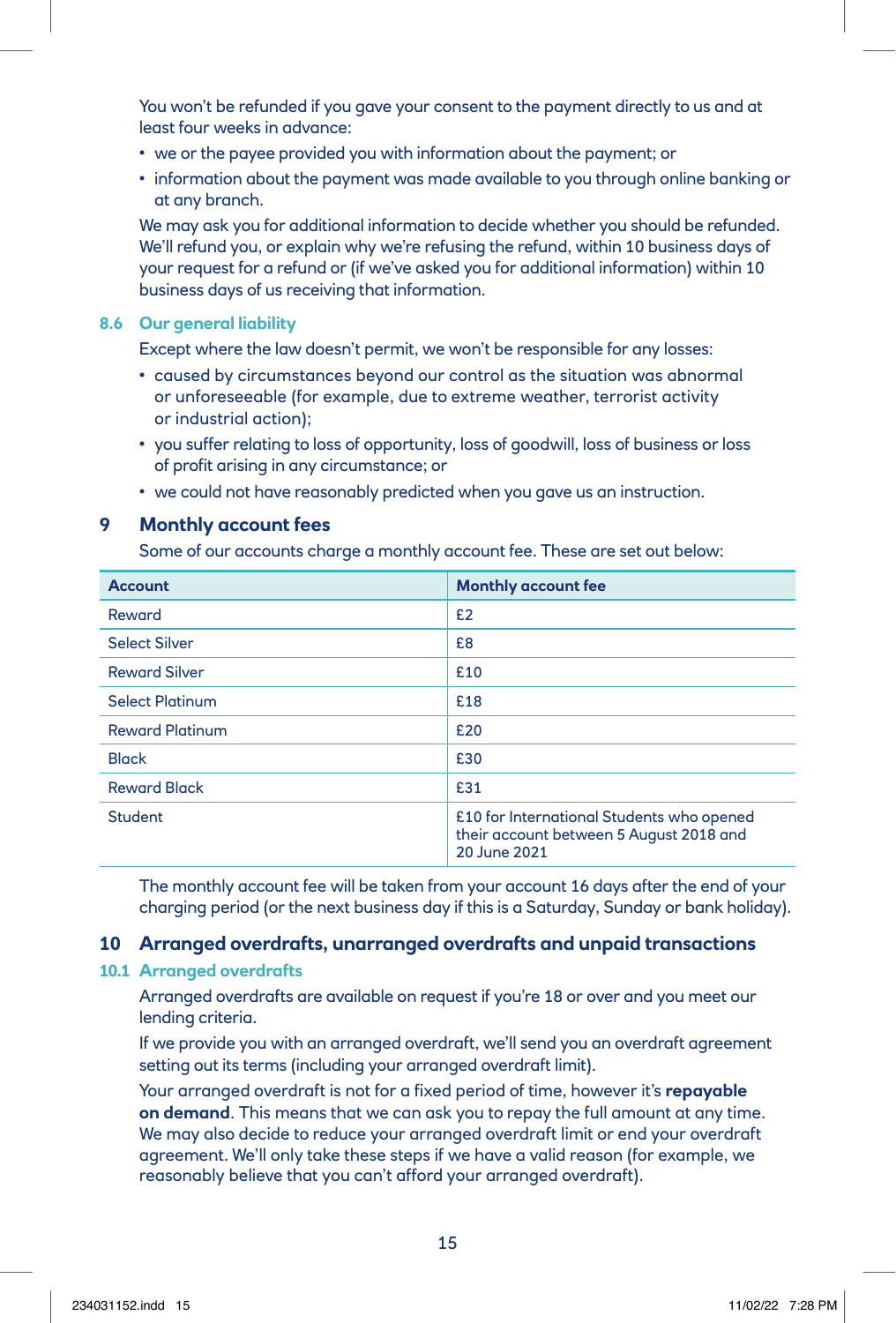Before we demand repayment, reduce your arranged overdraft limit or end your agreement, we'll usually give you at least 30 days' notice, unless:

- you've broken any term of the agreement between you and us in a serious way;
- we reasonably suspect that your account has been used fraudulently or for illegal purposes; or
- we reasonably believe that you can't afford your arranged overdraft,

in which case we may take these actions immediately.

#### **10.2 Unarranged overdrafts**

If you give us an instruction which would result in:

- your account becoming overdrawn (or further overdrawn) without an arranged overdraft in place; or
- your arranged overdraft limit being exceeded,

we'll treat this as a request for an unarranged overdraft.

 To decide if your instruction would create an unarranged overdraft, we consider if you have funds available and/or you have an arranged overdraft.

 We'll decide whether or not to accept your request for an unarranged overdraft, taking your financial circumstances into account, unless we must reject it because of a restriction on your account (for example, you've registered for Overdraft Control).

 If we allow a payment despite lack of funds or available arranged overdraft (i.e. an unarranged overdraft to be created), this doesn't mean that your arranged overdraft limit has been changed or that we must allow any future payment that would have the same effect.

 We will take overdraft interest and any of our fees from your account even if this creates or increases an unarranged overdraft.

 Unarranged overdrafts are repayable on demand, which means we can ask you to repay them at any time.

#### **10.3 Overdraft Control**

 Overdraft Control is a service on our Select account. It's no longer available to new customers, but if you're already registered for Overdraft Control we'll automatically reject any request for an unarranged overdraft by:

- Direct Debit;
- BACS payment;
- CHAPS payment;
- standing order;
- cheque; or
- future dated payment.

 We'll continue to accept the following payment instructions even if you're registered for Overdraft Control:

- payments made using your debit card where the retailer doesn't check with us, before accepting payment, that you have sufficient funds available in your account; and
- any fees or overdraft interest due from your account.

 You can cancel Overdraft Control at any time. Your instruction will take effect by the next business day.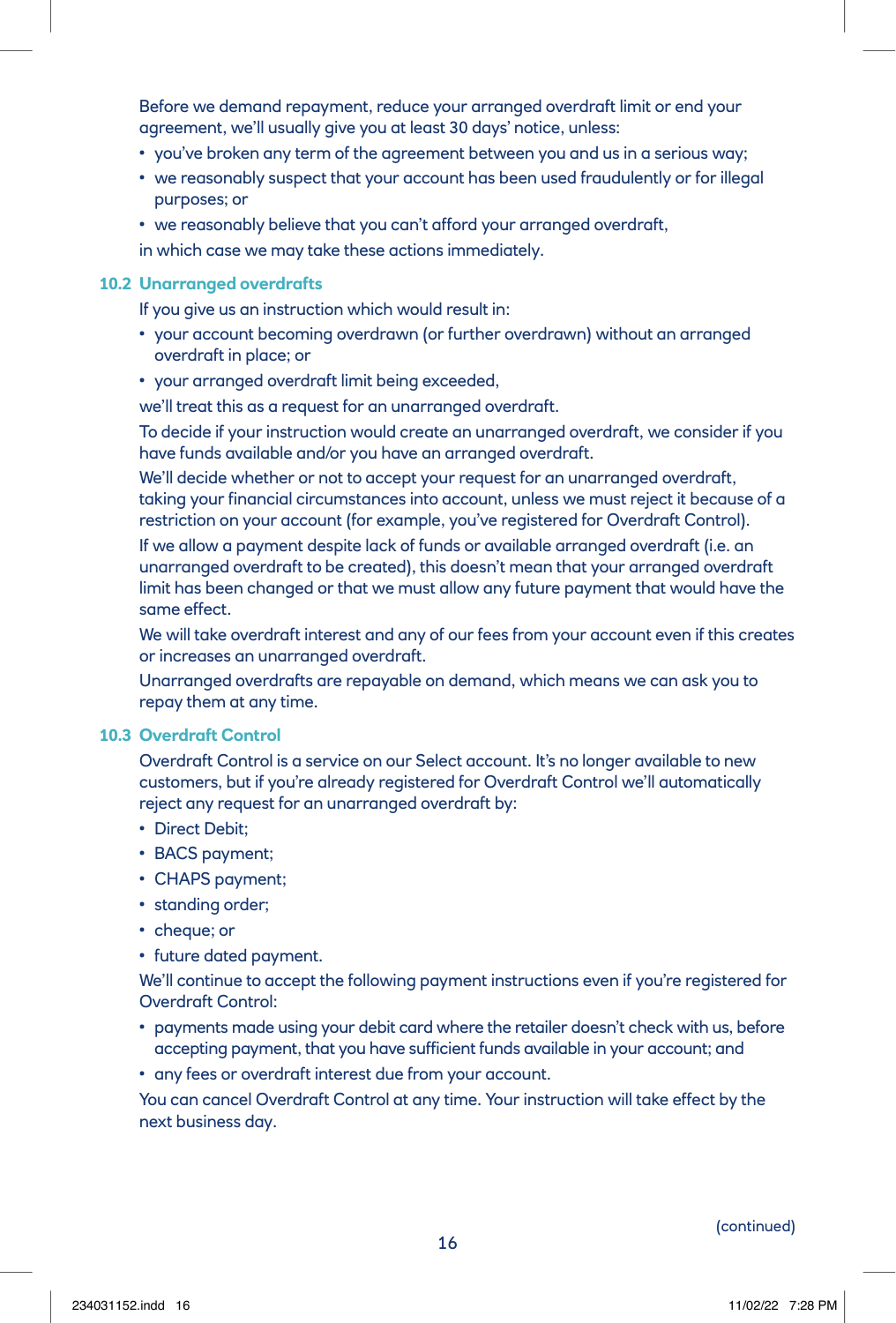#### **10.4 Arranged overdraft interest**

 Arranged overdraft interest is calculated on the daily overdrawn balance (including overdraft interest) on your account.

 We don't charge arranged overdraft interest on any part of an arranged overdraft balance which represents an Unpaid Transaction Fee.

#### **(a) Rates**

Your arranged overdraft interest rates and interest free buffers are set out below:

| <b>Account</b>                                                                                                                                                        | <b>Interest Free</b><br><b>Buffer</b> | <b>Nominal</b><br><b>Monthly</b><br>Rate % | <b>Nominal</b><br><b>Annual Rate %</b> | EAR%  |
|-----------------------------------------------------------------------------------------------------------------------------------------------------------------------|---------------------------------------|--------------------------------------------|----------------------------------------|-------|
| <b>Student</b>                                                                                                                                                        |                                       | 0.00                                       | 0.00                                   | 0.00  |
| <b>Graduate</b>                                                                                                                                                       | Year 1: £2,000<br>Year 2: £1,000      | 2.81                                       | 33.75                                  | 39.49 |
| <b>Select</b><br><b>Reward</b><br><b>Select Silver</b><br><b>Reward Silver</b><br><b>Select Platinum</b><br><b>Reward Platinum</b><br><b>Black</b><br><b>Tailored</b> | £0                                    | 2.81                                       | 33.75                                  | 39.49 |
| <b>Premier Select</b><br><b>Reward Black</b>                                                                                                                          | £0                                    | 1.50                                       | 17.94                                  | 19.49 |

If you have a Tailored account, it may have been agreed that you pay arranged overdraft interest at a lower rate than that shown above.

#### **(b)When do you pay arranged overdraft interest if you have an interest free buffer?**

 If you go overdrawn by more than the interest free buffers set out above, you'll pay arranged overdraft interest on the amount of the overdrawn balance that exceeds the buffer at the rates shown above.

#### **10.5 Unarranged overdraft interest**

 Unarranged overdraft interest is calculated on the daily overdraft balance (including overdraft interest) on your account.

 We don't charge unarranged overdraft interest on any part of an unarranged overdraft balance which represents an Unpaid Transaction Fee.

Any unarranged overdraft created on your account will be charged at the following rates:

| <b>Account</b>                                                                                                                                                | <b>Nominal</b><br><b>Monthly</b><br>Rate % | <b>Nominal</b><br><b>Annual</b><br>Rate % | EAR% | <b>Maximum</b><br>monthly<br>charge |
|---------------------------------------------------------------------------------------------------------------------------------------------------------------|--------------------------------------------|-------------------------------------------|------|-------------------------------------|
| <b>Graduate</b><br><b>Revolve</b><br><b>Student</b><br><b>Foundation</b><br><b>Basic</b><br><b>Tailored</b><br><b>Select with Overdraft</b><br><b>Control</b> | 0.00                                       | 0.00                                      | 0.00 | £0.00                               |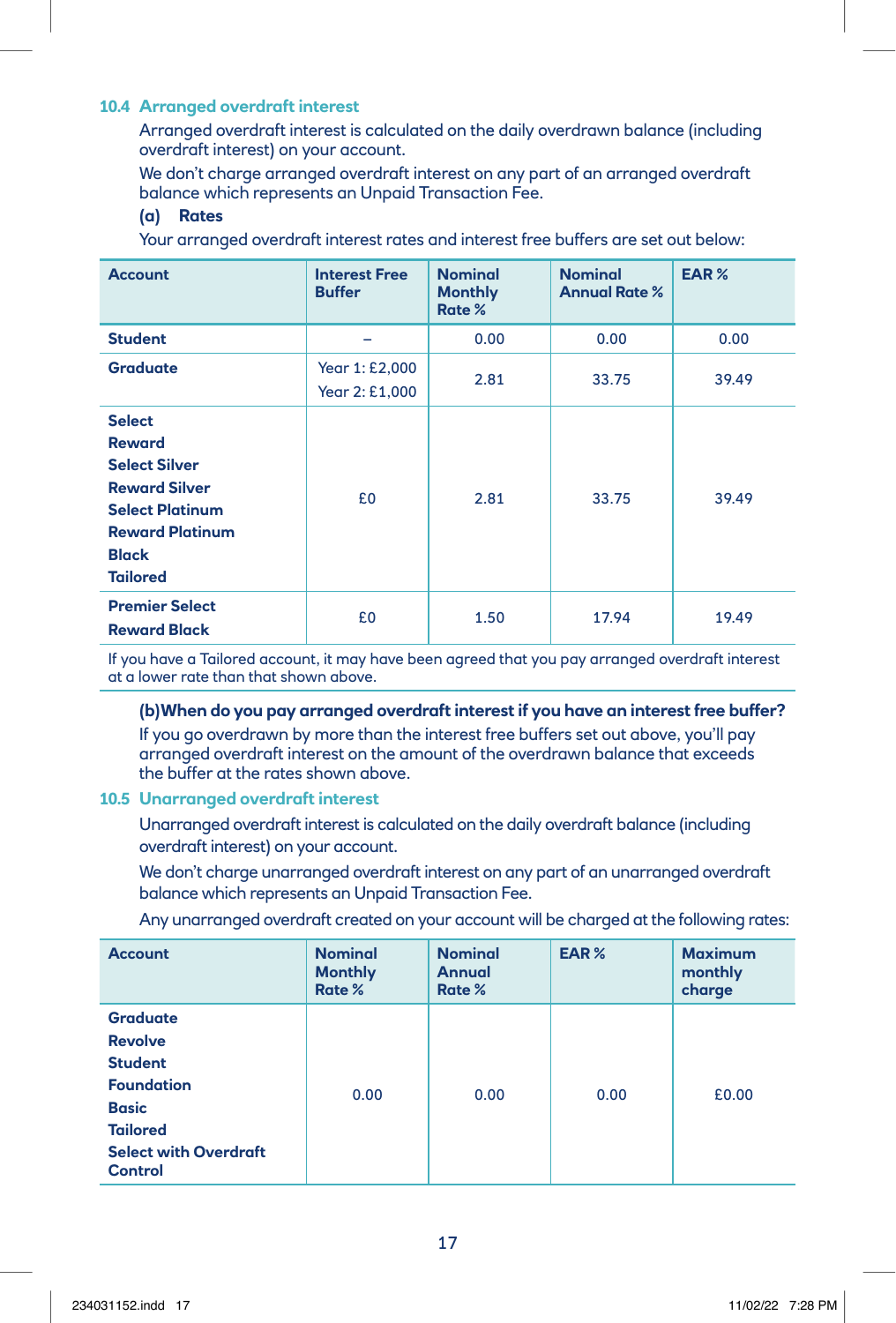| <b>Account</b>                                                                                                                                     | <b>Nominal</b><br><b>Monthly</b><br>Rate % | <b>Nominal</b><br><b>Annual</b><br>Rate % | EAR%  | <b>Maximum</b><br>monthly<br>charge |
|----------------------------------------------------------------------------------------------------------------------------------------------------|--------------------------------------------|-------------------------------------------|-------|-------------------------------------|
| <b>Select</b><br><b>Reward</b><br><b>Select Silver</b><br><b>Reward Silver</b><br><b>Select Platinum</b><br><b>Reward Platinum</b><br><b>Black</b> | 2.81                                       | 33.75                                     | 39.49 | £17.25                              |
| <b>Premier Select</b><br><b>Reward Black</b>                                                                                                       | 1.50                                       | 17.94                                     | 19.49 |                                     |

#### **10.6 Unpaid Transaction Fees**

| Fee                                     | When could it be charged?                                                                                                      | <b>Amount</b> | <b>Maximum</b>                       |
|-----------------------------------------|--------------------------------------------------------------------------------------------------------------------------------|---------------|--------------------------------------|
| <b>Unpaid</b><br><b>Transaction Fee</b> | If you instruct a payment<br>that would create an<br>unarranged overdraft and<br>we refuse the payment due<br>to lack of funds | £2.15         | 1 fee per charging<br>period (£2.15) |

 Unpaid Transaction Fees may be charged on all accounts, except Revolve, Foundation, Basic and Select with Overdraft Control, which won't be charged this fee.

#### The **monthly cap on unarranged overdraft charges** is £19.40.

#### **10.7 When will overdraft interest and overdraft fees be taken from your account?**

 Any overdraft fee or overdraft interest will be taken from your account 16 days after the end of the charging period it was incurred in (or the next business day if this is a non-business day). We'll give you at least 14 days' notice of how much we're going to charge you and when.

#### **10.8 Other costs**

You're responsible for paying any costs we reasonably incur to obtain payment of your overdraft (for example, court fees).

#### **10.9 Repaying or reducing an overdraft**

 If your account is overdrawn, any money paid into your account will be applied in the following order:

- in repaying or reducing any unarranged overdraft balance;
- in repaying or reducing any part of the overdrawn balance which represents an Unpaid Transaction Fee; and
- in repaying or reducing any arranged overdraft balance.

#### **11 Making changes to our agreement or changing your account to another account**

#### **11.1 Making changes to the agreement**

 We can make changes to this agreement if we have a valid reason. For example, we can make changes to:

- comply with changes in law, industry codes or regulatory requirements;
- reflect changes in the systems, schemes or suppliers we use;
- remove a service we offer which is out of date or not being used (either by you or our customers in general);
- reflect changes in inflation or the costs we reasonably incur in providing accounts or services; or
- make the agreement clearer or more favourable to you.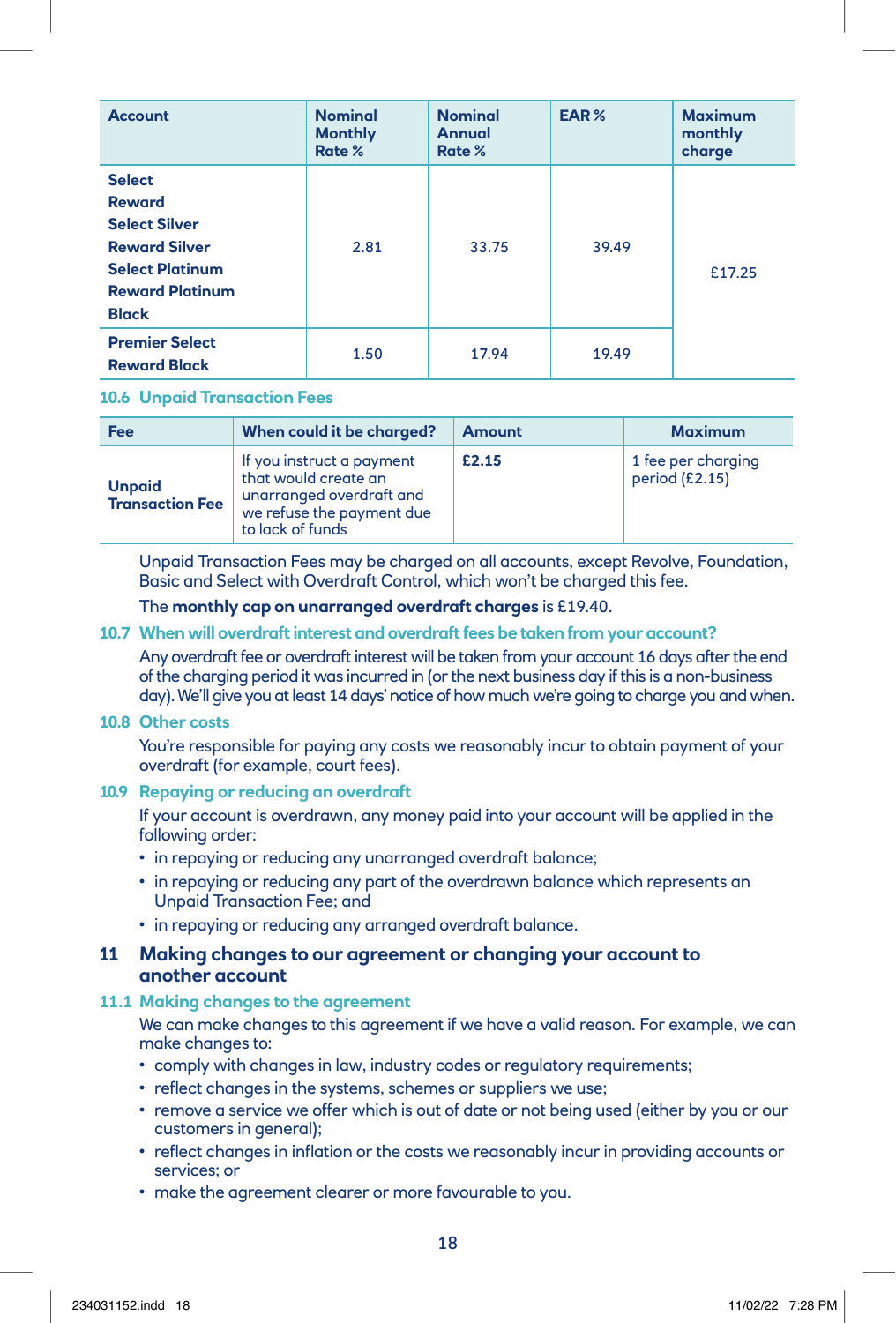#### **11.2 Changing your account**

 We can change your current account to another current account in our range that we reasonably believe is appropriate for you. We can do this if we have a valid reason. For example, we can change your account if:

- we decide to stop offering that particular type of account;
- you're not eligible for the account or associated benefits (for example, if you move outside the UK, if we introduce new eligibility criteria, or we change any existing eligibility criteria for your account and you don't meet these); or
- we reasonably believe your account is not appropriate for you (for example, you're paying for an account that you no longer or rarely use).

#### **11.3 Changing your interest rates**

We can change the interest rate on your account to:

- respond proportionately to a change in the Bank of England's base rate or any other publicly listed market rate;
- reflect changes in the costs we reasonably incur for providing your account; or
- reflect changes to the banking or financial system or changes in law, industry codes that we follow, the decision of an ombudsman or any other regulatory requirement.

#### **If we: Notice we'll give you how we'll give you notice** • introduce a new service; • decrease or remove a fee; or • decrease or remove overdraft interest rates We may make the change immediately and will give you details of the change within 30 days. By: • post • email (to the email address you gave us); or • secure message to your inbox in online banking Change: • any benefit provider; or • any benefit terms At least 30 days • increase arranged overdraft increase driving ed over druit and a At least 30 days • convert your account to another account and a property and account and  $\alpha$  and  $\alpha$  and  $\alpha$  and  $\alpha$  and  $\alpha$  and  $\alpha$  and  $\alpha$  and  $\alpha$  and  $\alpha$  and  $\alpha$  and  $\alpha$  and  $\alpha$  and  $\alpha$  and  $\alpha$  and  $\alpha$  and  $\alpha$  and  $\alpha$  and  $\alpha$  and  $\alpha$  and  $\alpha$ • decrease credit interest decrease creatumerest and a At least 60 days • increase credit interest rates Either before the change takes effect or at the earliest opportunity afterwards. By: • advertising the change in at least three daily newspapers and on our website **[rbs.co.uk](http://rbs.co.uk)**; or • displaying a notice of the change in our branches Make any other changes to: • these Terms; or • your overdraft agreement (this includes increasing a fee) At least 60 days By: • post • email (to the email address you gave us); or • secure message to your inbox in online banking

# **11.4 Telling you about changes to the agreement**

We'll assume that you've accepted the changes unless you switch or close your account before the changes take effect. You always have the right to switch or close your account and there are no closure fees.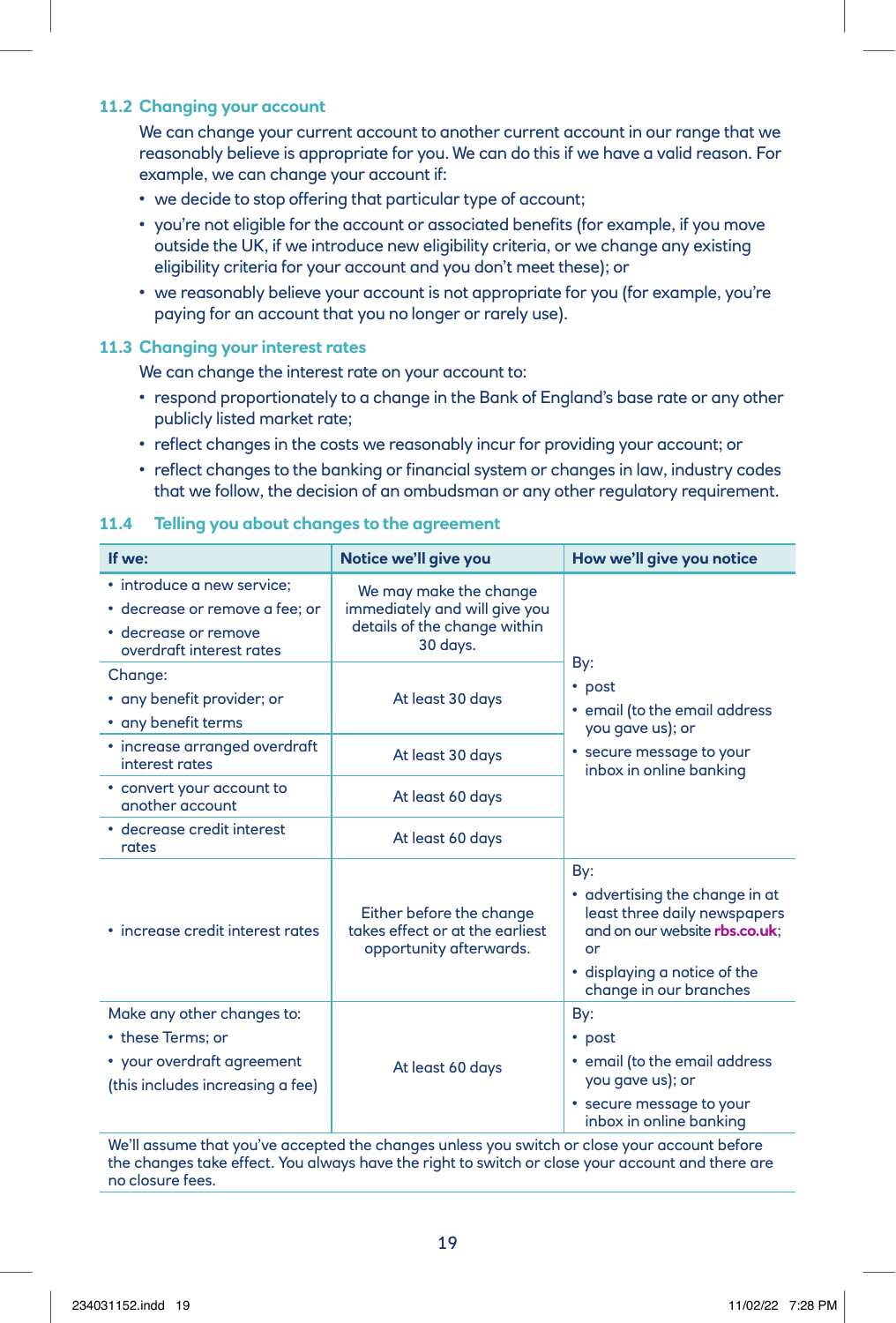#### **11.5 Transferring rights or obligations under this agreement**

 We may transfer our rights or responsibilities under this agreement to another person or organisation in the future. We'll only do this if we reasonably believe that you'll be treated to a similar standard after the transfer as we treated you beforehand.

#### **12 Closing your account**

#### **12.1 How to close your account**

You can close your account at any time and there are no closure fees.

#### **12.2 When we can close your account**

We can close your Foundation account or Basic account immediately if:

- you used or attempted to use your account for illegal purposes;
- you were not entitled to open the account but you provided us with incorrect information when you applied for your account; or
- you behave in a threatening or violent manner towards our staff.

We can close your Foundation account or Basic account by giving you 60 days' notice if:

- there's been no transaction in or out of your account for at least 24 months;
- you're no longer legally resident in the UK; or
- you have access to another current account in the UK which you opened after your Foundation or Basic account.

We can close any other account **immediately** if:

- we reasonably suspect that you've given us false information, which was a significant factor in our decision to open your account (or to continue to provide it to you);
- we reasonably suspect that your account (or any other account you hold with us) has been used, is being used or is likely to be used, for an illegal purpose;
- you behave in an offensive, threatening or violent manner, which includes any racist or other discriminatory conduct, towards our staff;
- we're required to do so by law or regulation;
- keeping your account open may expose us to action from a government, regulator or law enforcement agency;
- we reasonably suspect that by continuing to provide you with banking facilities, we might breach a law or regulation with which we must comply;
- you're declared bankrupt;
- you've entered into a voluntary arrangement with your creditors to repay your debts; or
- you've used your account for business purposes.

We can also close any other account by giving you at least 60 days' notice.

We will explain our reasons for closing your account unless there's a legal or security reason which means we can't provide an explanation. There will, however, be situations where it may not be appropriate or permissible for us to engage with you to explain our reasoning.

#### **12.3 When your account is closed**

 If your account is closed (either by us or on your instruction), you'll have to pay any charges for services you've used before your account closes (for example, if you've used an arranged overdraft, in addition to any overdrawn balance you'll need to pay any interest due for using the overdraft). We'll forward any credit balance remaining in your account to you after you repay any money you owe us.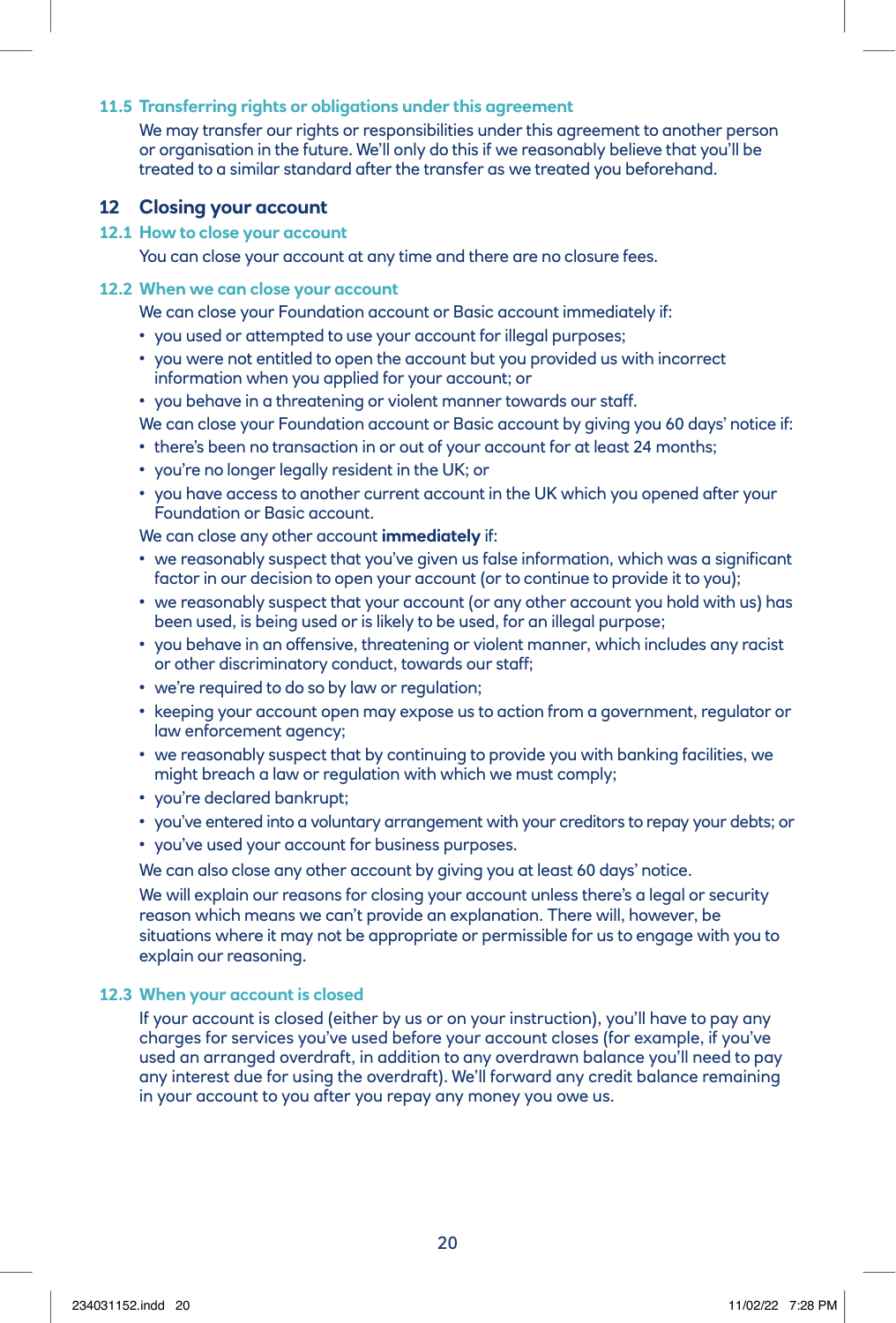# **13 Making a complaint**

 If you're not completely happy with our service, we'd like you to let us know so that we can resolve your complaint as quickly as possible. You can contact us by:

- visiting your nearest branch;
- calling **0800 151 0405** (Relay UK **18001 0800 151 0405**)
- visiting **[rbs.co.uk](http://rbs.co.uk)** and use our online form; or
- writing to us free post at **Customer Relations Manager, 1st Floor, 2 St Phillips Place, Birmingham B3 2RB**.

Our complaints process is set out in full in our leaflet *Making things better* which you can see online or request from one of our branches or telephone banking staff.

We'll do our best to respond to your complaint and resolve it as soon as we can but if you're not satisfied with our response then you may be able to refer your complaint to the Financial Ombudsman Service. The Financial Ombudsman Service is an independent organisation which tries to resolve complaints between customers and financial organisations where we've not been able to resolve the complaint ourselves.

Our response to your complaint will outline any deadlines you have to contact the Financial Ombudsman Service. The Financial Ombudsman Service can be contacted at:

- **Exchange Tower, London E14 9SR**;
- **0800 023 4567** (from a landline) or **0300 123 9123** (from a mobile);
- **[Complaint.info@financial-ombudsman.org.co.uk](mailto:Complaint.info%40financial-ombudsman.org.co.uk?subject=)**; or
- **[www.financial-ombudsman.org.uk](http://www.financial-ombudsman.org.uk)**

# **14 Your Information**

- 14.1 We are a member of the NatWest Group ('NatWest'). For more information about other NatWest companies please visit **[natwestgroup.com](http://natwestgroup.com)** or contact your branch.
- 14.2 We collect and process various categories of personal and financial information throughout your relationship with us, to allow us to provide our products and services and to run our business. This includes basic personal information such as your name and contact details, and information about your financial circumstances, your accounts and transactions. This section sets out how we may share your information with other NatWest companies and third parties.
- 14.3 For more information about how we use your personal information, the types of information we collect and process and the purposes for which we process personal information, please read our full privacy notice (our 'Privacy Notice') provided on our website [\(rbs.co.uk/privacy\)](http://rbs.co.uk/privacy).
- 14.4 We may update our Privacy Notice from time to time, by communicating such changes to you and/or publishing the updated Privacy Notice on our website. We would encourage you to visit our website regularly to stay informed of the purposes for which we process your information and your rights to control how we process it.
- 14.5 In respect of any personal information relating to a third party that you provide to us, you must:
	- a) notify the third party that you are providing their personal information to us and obtain their permission;
	- b) provide the third party with a copy of our Privacy Notice and these Terms;
	- c) promptly notify the third party of any changes to our Privacy Notice that we notify you of; and
	- d) ensure that, to the best of your knowledge, the personal information is accurate and up to date, and promptly notify us if you become aware that it is incorrect.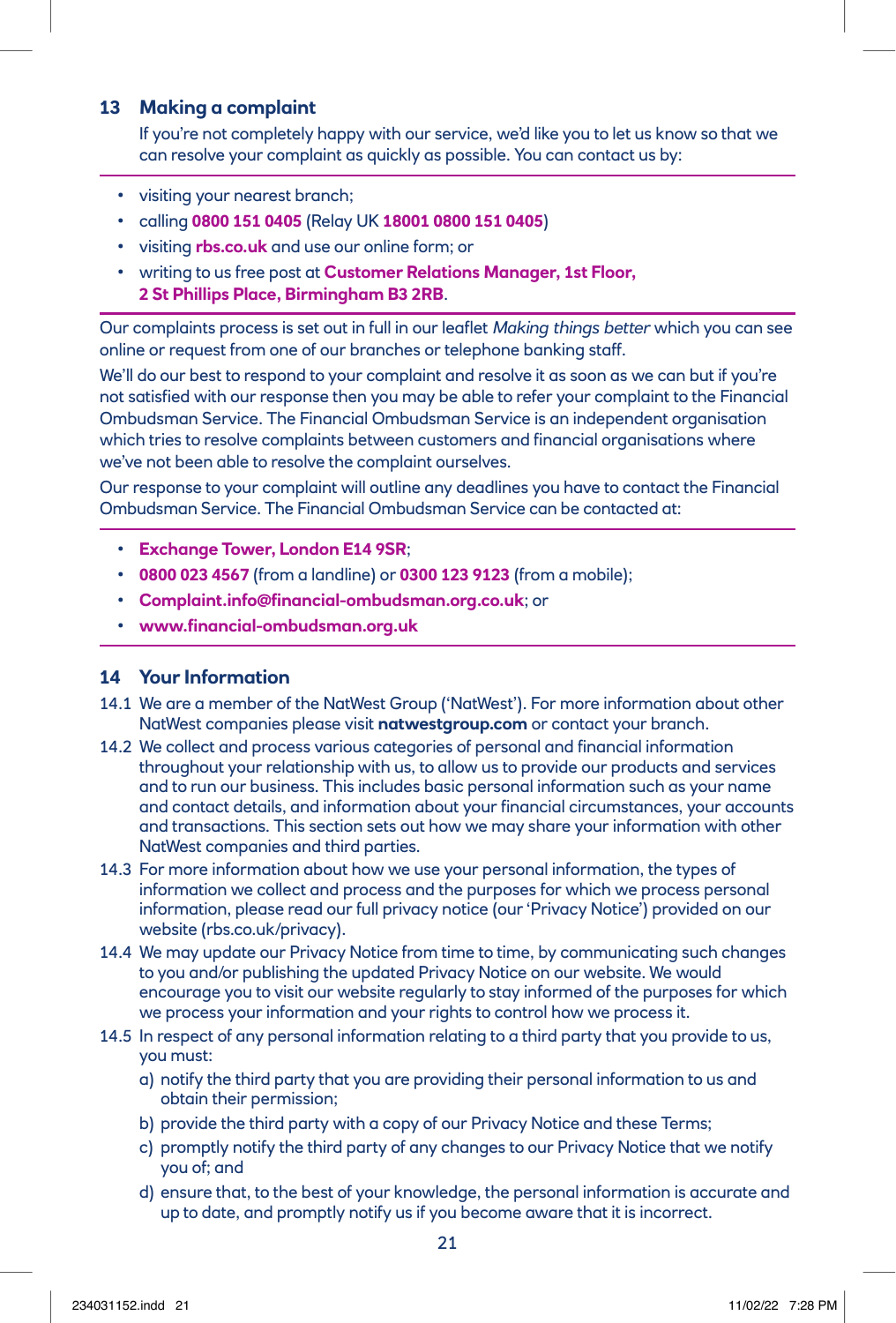- 14.6 Your information may be shared with and used by other NatWest companies. We will only share your information where it is necessary for us to carry out our lawful business activities, or where it is necessary to comply with laws and regulations that apply to us.
- 14.7 We will not share your information with anyone outside NatWest except:
	- **a)** where we have your permission;
	- **b)** where required, whether directly or indirectly, for your product or service, which could include in relation to your welfare or accessibility requirements;
	- **c)** with law enforcement agencies, judicial bodies, government entities, tax authorities or regulatory trade bodies around the world;
	- **d)** with other banks and third parties in relation to fraud or financial crime or criminal activities; or in the event of suspected fraud or financial crime or criminal activities; or the monitoring, prevention and investigation of the same; to help recover funds that have entered your account as a result of a misdirected payment by such a third party;
	- **e)** with third parties providing services to us, such as market analysis and benchmarking, correspondent banking, agents and sub-contractors acting on our behalf, such as the companies which print our account statements, where advice or services are required or requested in connection with the bank's legal, regulatory or contractual rights or obligations relating to products or services provided to you;
	- **f)** with social media companies (in a secure format) or other third party advertisers and marketing companies so they can display or send relevant messages to you and others or compile information relevant to marketing to you about our products and services on our behalf. Third party advertisers may also use information about your previous web activity to tailor adverts which are displayed to you;
	- **g)** with credit reference agencies and with third parties in relation to debt collection and related activities;
	- **h)** with third party guarantors or other companies that provide you with benefits or other services (such as insurance cover) associated with your product or service;
	- **i)** where required for a proposed or actual sale, reorganisation, transfer, financial arrangement, asset disposal or other transaction relating to our business and/or assets held by our business. Where such data is shared with a third party it is done so under strict duties of confidentiality;
	- **j)** in anonymised form as part of statistics or other aggregated data shared with third parties; or
	- **k)** where permitted by law, it is necessary for our legitimate interests or those of a third party, and is not inconsistent with the purposes listed above.
- 14.8 If you ask us to, we will share information with any third party that provides you with account information or payment services. If you ask a third party provider to provide you with account information or payment services, you're allowing that third party to access information relating to your account. We're not responsible for any such third party's use of your account information, which will be governed by their agreement with you and any privacy statement they provide to you.
- 14.9 In the event that any additional authorised users are added to your account, we may share information about the use of the account by any authorised user with all other authorised users.
- 14.10 We will not share your information with third parties for their own marketing purposes without your permission.
- 14.11 We may transfer your information to organisations in other countries (including to other NatWest companies) on the basis that anyone to whom we pass it protects it in the same way we would and in accordance with applicable laws. We will only transfer your information if we are legally obligated to do so, or where the other country has laws that adequately protect your information, or where we have imposed contractual obligations on the recipients that require them to protect your information to the same standard as we are legally required to.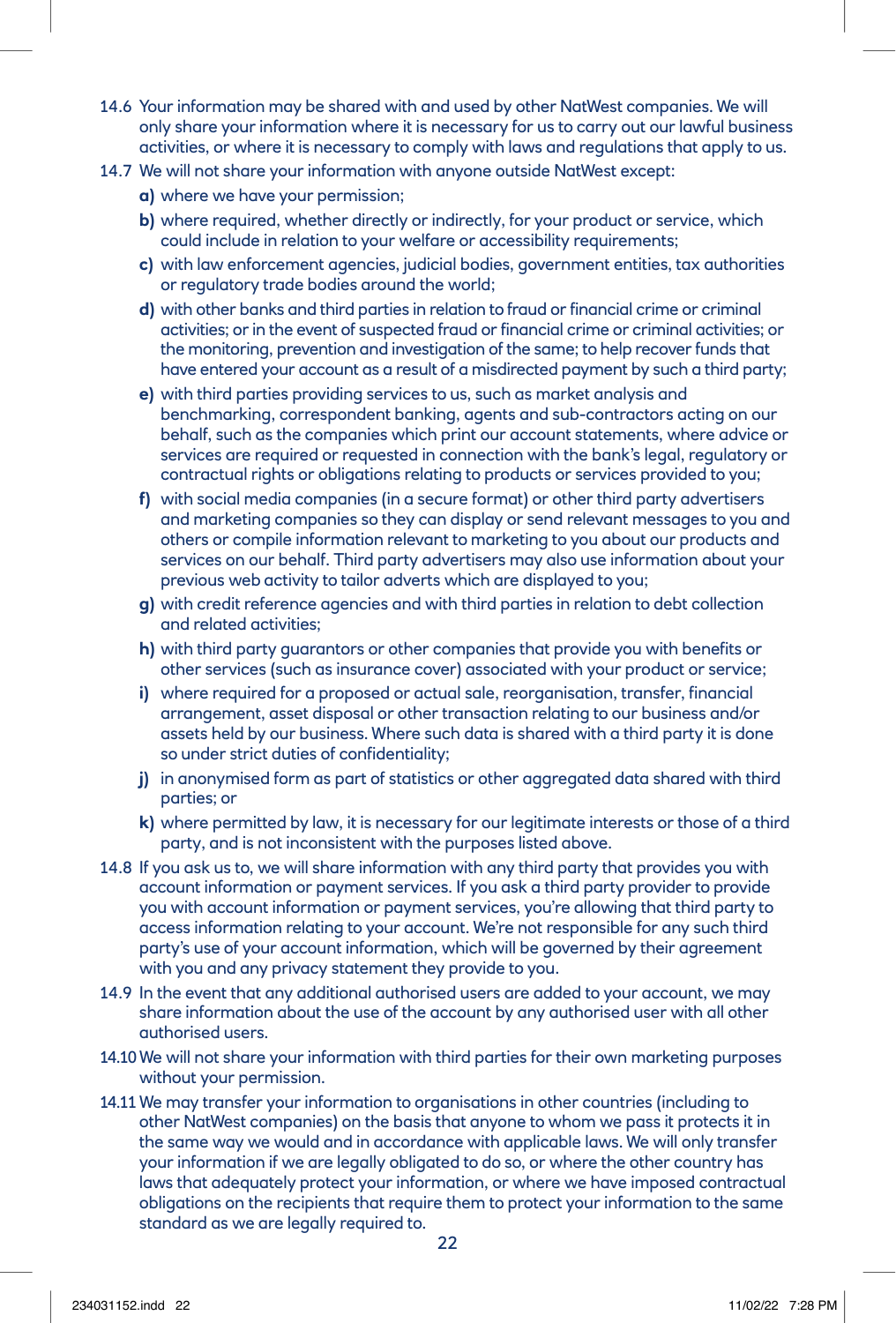# **Account Specific Terms**

# **1 Revolve**

- 1.1 Revolve accounts can be opened by individuals aged 11 to 17.
- 1.2 We'll change your Revolve account to a Select account after you turn 18. We'll always give you at least 60 days' notice before we do this.
- 1.3 Standing Orders are available to set up on your Revolve account after you turn 16.
- 1.4 Arranged overdrafts are not available on your Revolve account.
- 1.5 Cheque books are not available on your Revolve account.

# **2 Student**

- 2.1 Student accounts are available to individuals who have spent more than three years in the UK and who are:
	- completing a full time undergraduate course lasting at least two years;
	- completing a full time postgraduate course; or
	- training as a nurse,

at a UK university or college.

Student accounts are no longer available to new International Students.

- 2.2 Students who opened their account when they had been living in the UK for less than three years are referred to in these Terms as International Students.
- 2.3 You must use your Student account as your main account by depositing your wages or other regular income into it.
- 2.4 After you graduate:
	- if you're an International Student, we'll change your Student account to a Select or Foundation account; and
	- if you're not an International Student, we'll change your Student account to a Graduate account.

 Your account will be changed during the calendar year after you graduate and we'll always give you at least 60 days' notice before we do this.

# **3 Graduate**

- 3.1 Graduate accounts are available to individuals aged 18 or over who have:
	- held a Student account;
	- graduated from a full time higher education course at a UK university or college lasting at least two years during the past two years; or
	- completed training as a nurse at a UK university or college during the past two years.
- 3.2 You must use your Graduate account as your main account by depositing your wages, salary or other regular income into it.
- 3.3 We'll change your Graduate account to a Select account two years after you graduate. We'll always give you at least 60 days' notice before we do this.

# **4 Select (including Premier Select)**

Select accounts are available to individuals aged 18 or over.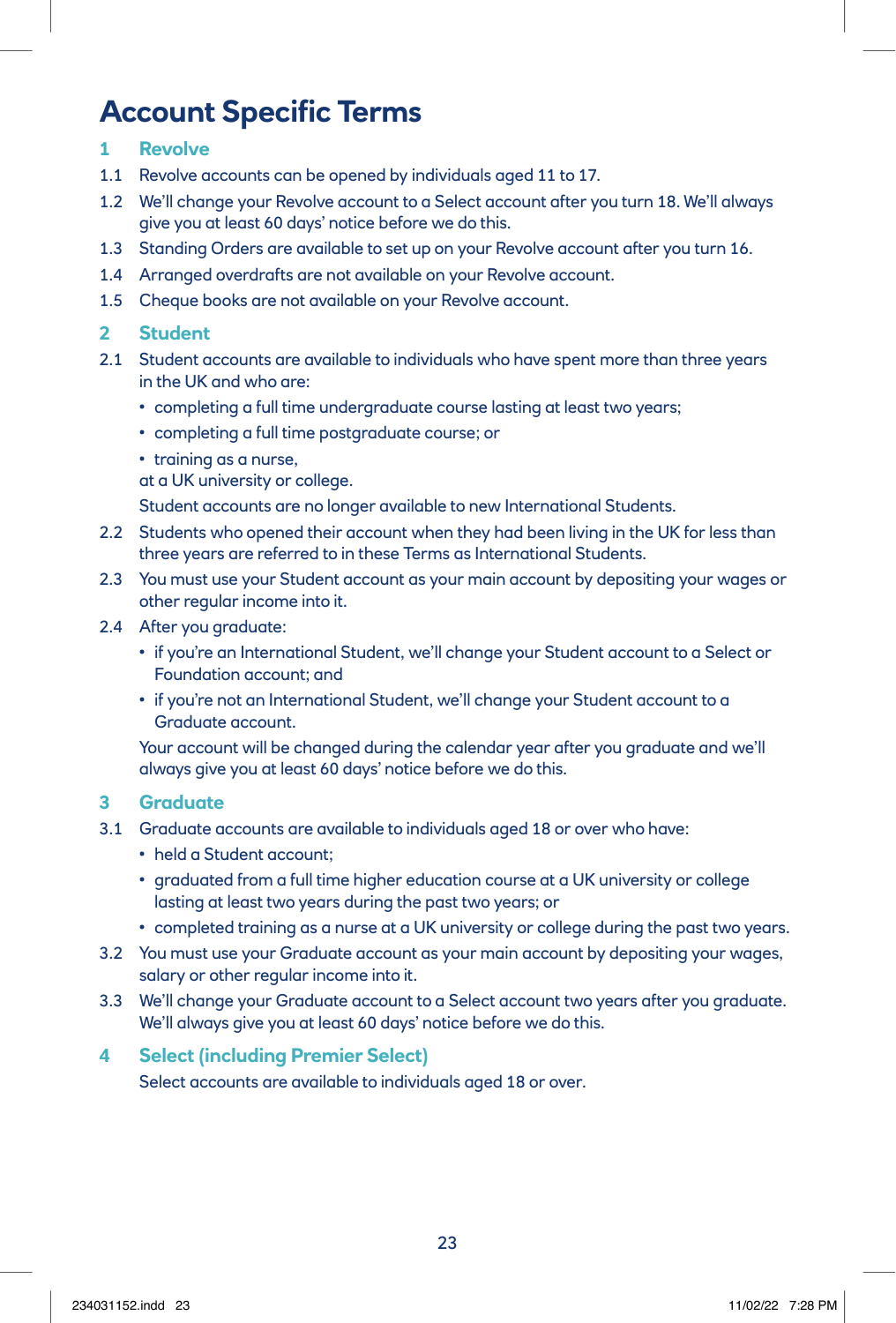# **5 Reward (including Premier Reward)**

- 5.1 Reward accounts are available to individuals aged 18 or over.
- 5.2 You can earn points (known as "Rewards") by using your Reward account. For details about how you can earn Rewards, please see the MyRewards Terms.
- 5.3 If you open your Reward account from 26 June 2017 onwards, you must pay at least £1,250 in total every calendar month into any personal current account(s) you hold with us (excluding a Foundation account, Basic account or a current account mortgage product). The £1,250 can't be paid in from a current account or savings account you hold with us.

 If you don't meet these criteria, we may convert your Reward account to a Select account (which means you'll stop earning Rewards).

- 5.4 From 1 February 2020, you may not open a Reward account if you already have a Reward, Reward Silver, Reward Platinum or Reward Black account ('existing account'), unless:
	- the Reward account you want to open is a sole account and your existing account is a joint account, or
	- the Reward account you want to open is a joint account and your existing account is a sole account.

# **6 Reward Silver**

- 6.1 Reward Silver accounts are available to individuals aged 18 or over.
- 6.2 You can earn points (known as "Rewards") by using your Reward Silver account. For details about how you can earn Rewards, please see the MyRewards Terms.
- 6.3 You can use the benefits listed in 'Silver Benefit Terms' and 'Silver Travel Insurance Terms' provided that you're resident in the UK and that you meet any additional eligibility requirements.

## **7 Reward Platinum**

- 7.1 Reward Platinum accounts are available to individuals aged 18 or over.
- 7.2 You can earn points (known as "Rewards") by using your Reward Platinum account. For details about how you can earn Rewards, please see the MyRewards Terms.
- 7.3 You can use the benefits listed in 'Platinum Benefit Terms' and 'Platinum Travel Insurance Terms' provided that you're resident in the UK and that you meet any additional eligibility requirements.

# **8 Reward Black (including Premier Reward Black)**

- 8.1 Reward Black accounts are available to individuals aged 18 or over.
- 8.2 You must pay your salary or other regular income into your Reward Black account.
- 8.3 You can earn points (known as "Rewards") by using your Reward Black account. For details about how you can earn Rewards, please see the MyRewards Terms.
- 8.4 You can use the benefits listed in 'Black Account Benefit Terms' and 'Black Account Travel Insurance Terms' provided that you're resident in the UK and that you meet any additional eligibility requirements.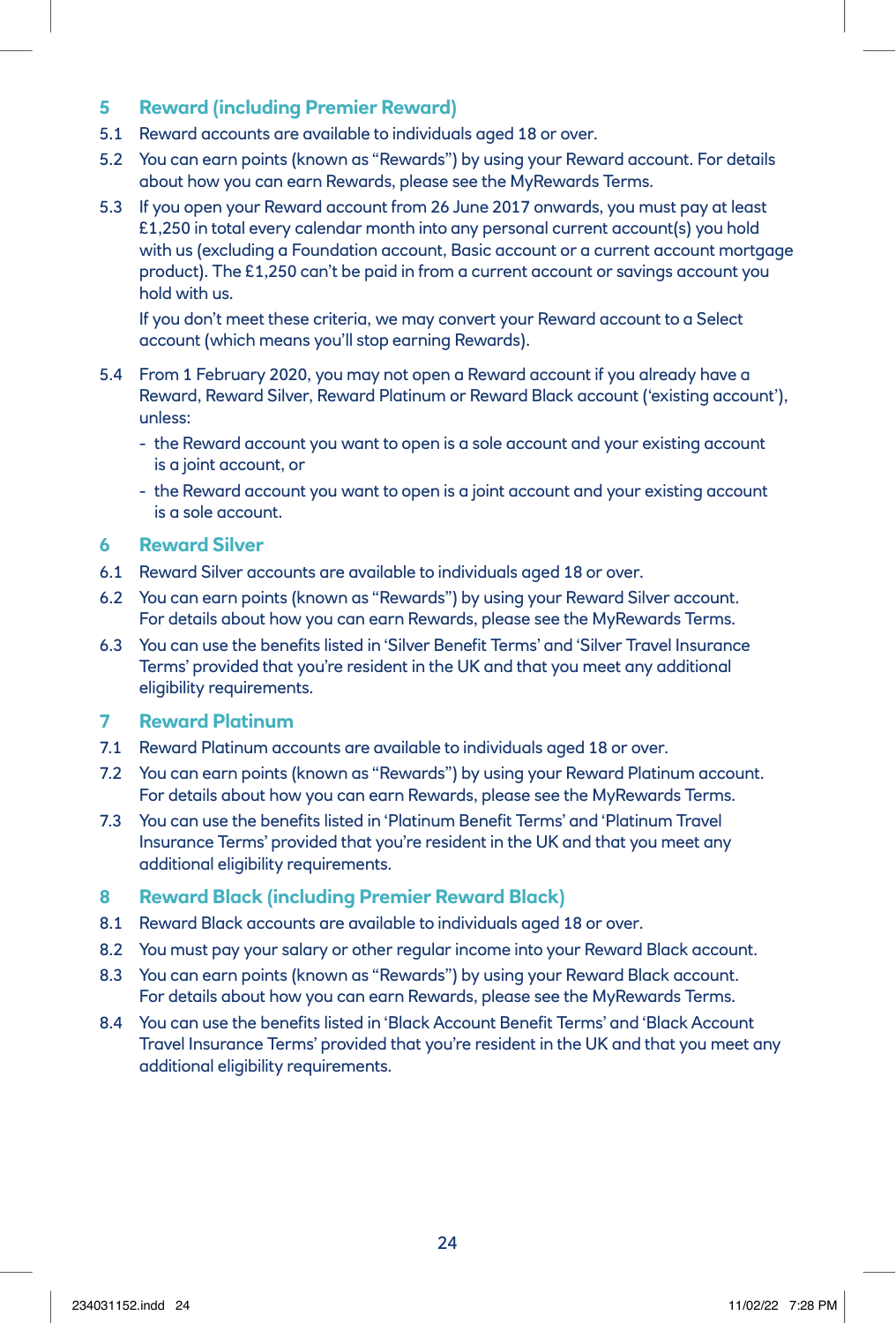# **9 Foundation**

- 9.1 Foundation accounts are only available to individuals aged 18 years or over who are not eligible for any other current account in our range due to their credit score.
- 9.2 You can only have one Foundation account (this can be a sole account or a joint account).
- 9.3 Arranged overdrafts are not available on your Foundation account.
- 9.4 Cheque books are not available on your Foundation account.

#### **10 Tailored**

Tailored accounts are not on sale.

## **11 Select Silver**

- 11.1 Select Silver accounts are not on sale.
- 11.2 You can use the benefits listed in 'Silver Benefit Terms' and 'Silver Travel Insurance Terms' provided that you're resident in the UK and that you meet any additional eligibility requirements.

# **12 Select Platinum**

- 12.1 Select Platinum accounts are not on sale.
- 12.2 You can use the benefits listed in 'Platinum Benefit Terms' and 'Platinum Travel Insurance Terms' provided that you're resident in the UK and that you meet any additional eligibility requirements.

#### **13 Black**

- 13.1 Black accounts are not on sale.
- 13.2 You must pay your salary or other regular income into your Black account.
- 13.3 You can use the benefits listed in 'Black Account Benefit Terms' and 'Black Account Travel Insurance Terms' provided that you're resident in the UK and that you meet any additional eligibility requirements.
- 13.4 If your Black account is closed, any associated credit or charge card account will either be closed (in which case you must repay any amounts owed) or the balance will be transferred to an alternative credit or charge card. An associated credit or charge card is one you were able to apply for because you held a Black account.

# **14 Basic**

- 14.1 Basic accounts are not on sale.
- 14.2 Arranged overdrafts are not available on your Basic account.
- 14.3 Cheque books are not available on your Basic account.